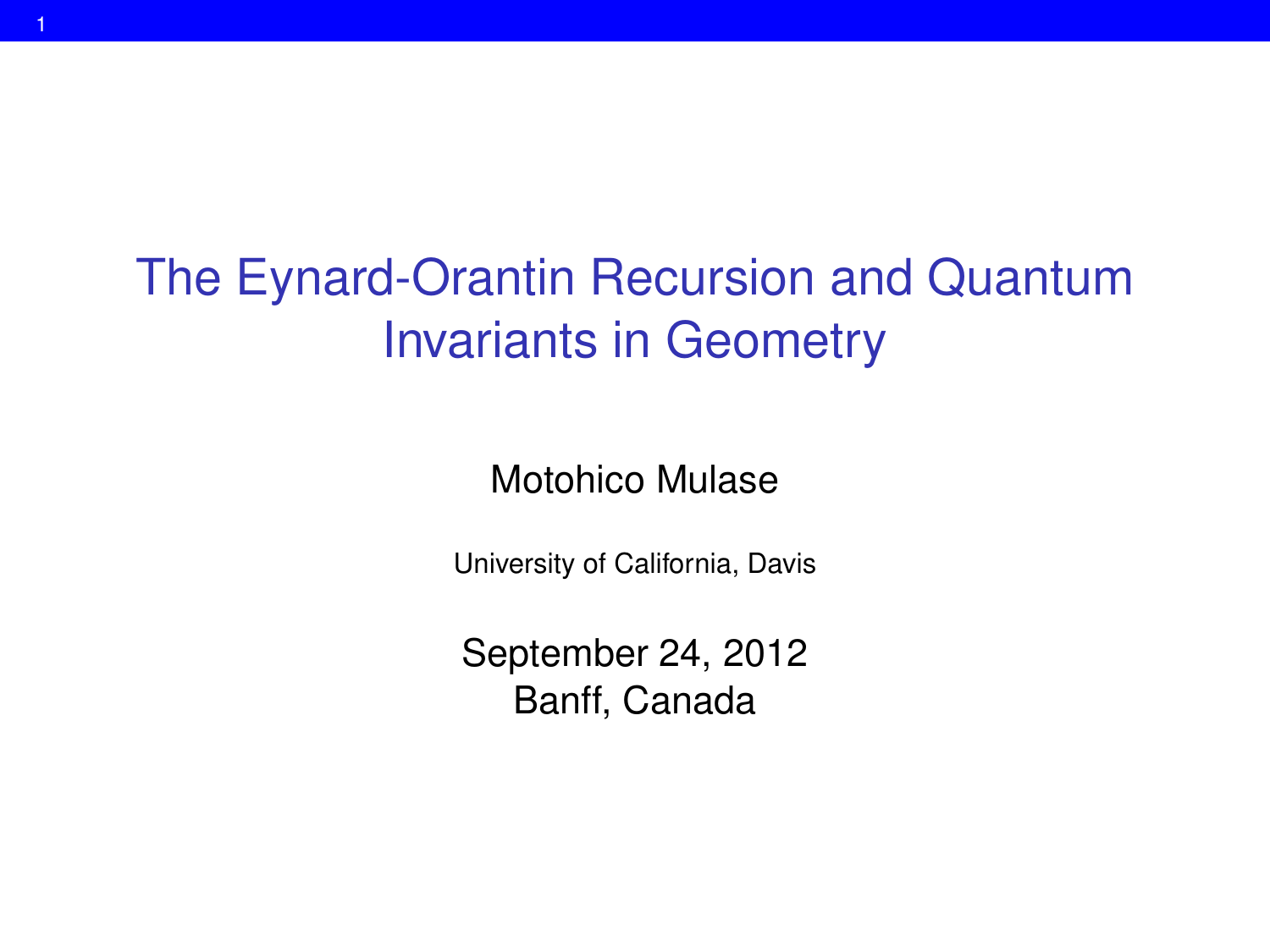Motivation  $=$  What I think I'm learning from physicists about "Quantization" and "Quantum" Something, and what they are speculating.

### Quantum Objects

- **Quantum Riemann Surface**
- Quantum Invariants
- <span id="page-1-0"></span>**Quantization as A Mathematical Induction Formula**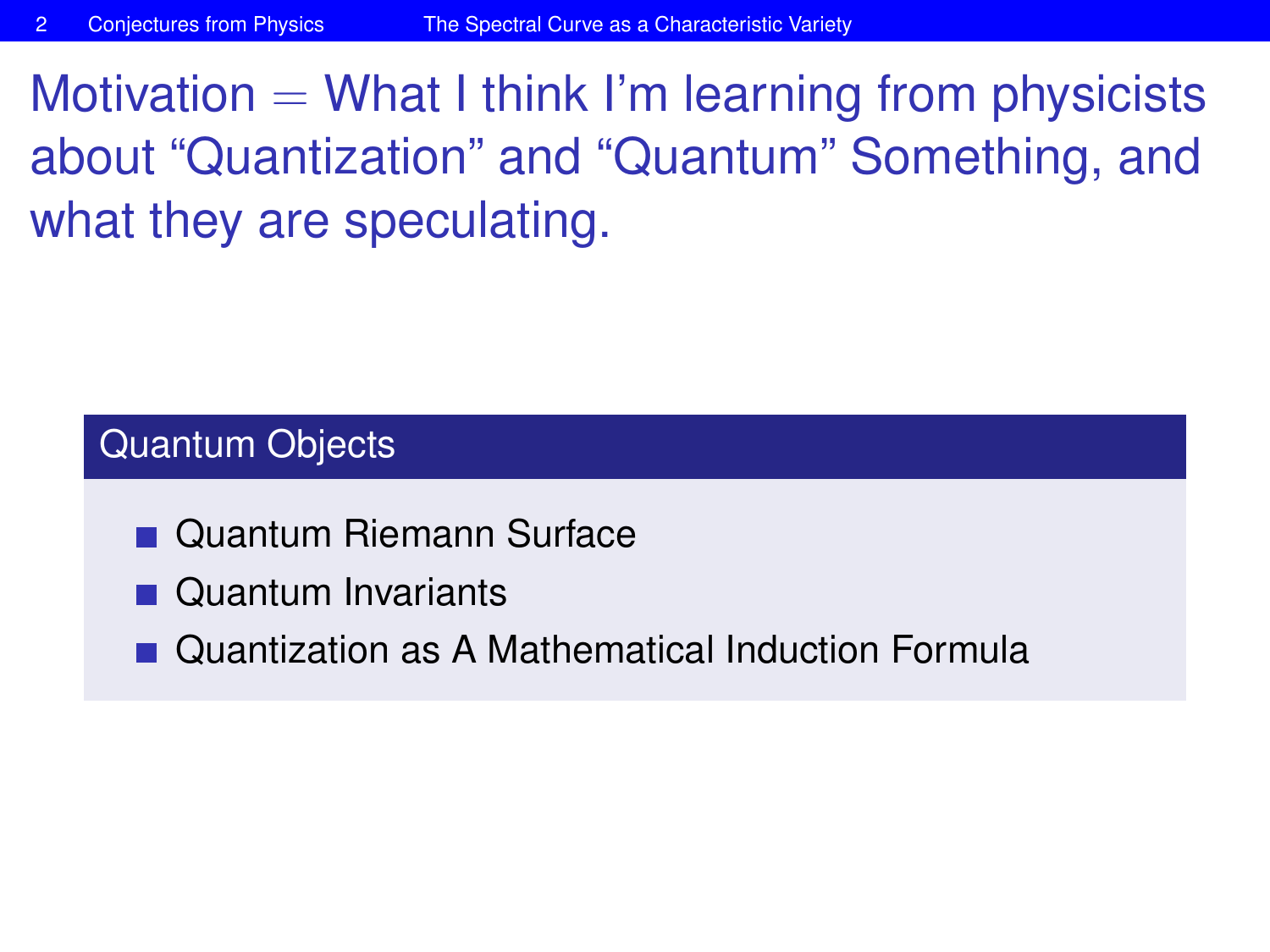#### Quantum Objects: What they are

- $\blacksquare$  Quantum Riemann Surface  $=$  2D Holonomic System
- $\blacksquare$  Quantum Invariants  $=$  Representation Theory of Quantum Algebras
- $\blacksquare$  Quantum Algebras  $=$  Deformations of Usual Algebras

Common feature  $=$  Non-commutative deformations

When two completely different "quantum" things turn out to be exactly the same, something deep is happening.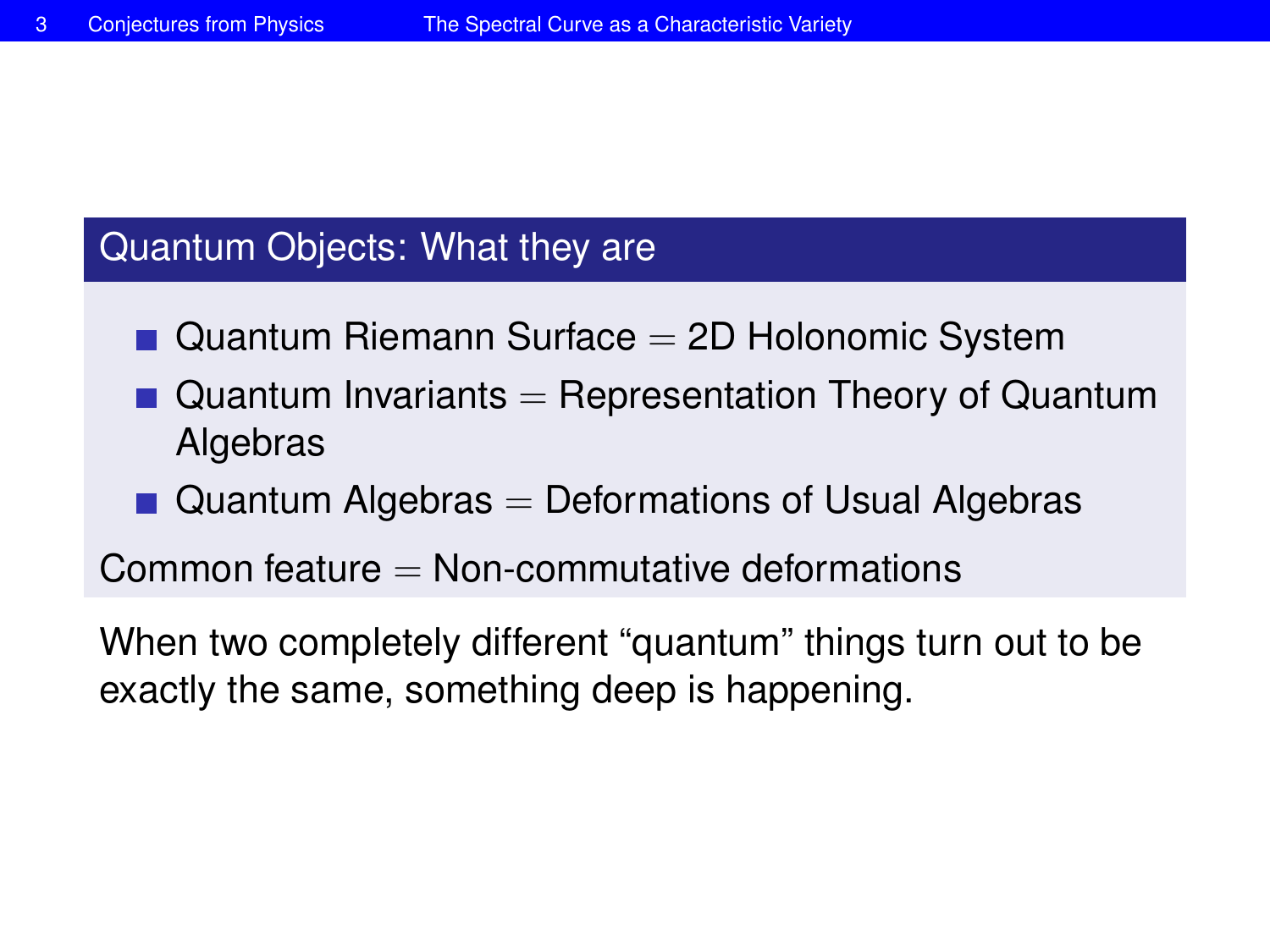# More Concretely...

■ Quantum Riemann Surface = Differential Operator P

■ Quantum Invariants  $\Longleftrightarrow$  Generating Function Z

When physicists say these are the same thing

 $Quantum Riemann Surface = Quantum Invariants,$ 

they mean a **Schrödinger Equation**

$$
PZ=0.
$$

Here *P* characterizes *Z*, and conversely, *Z* determines *P*.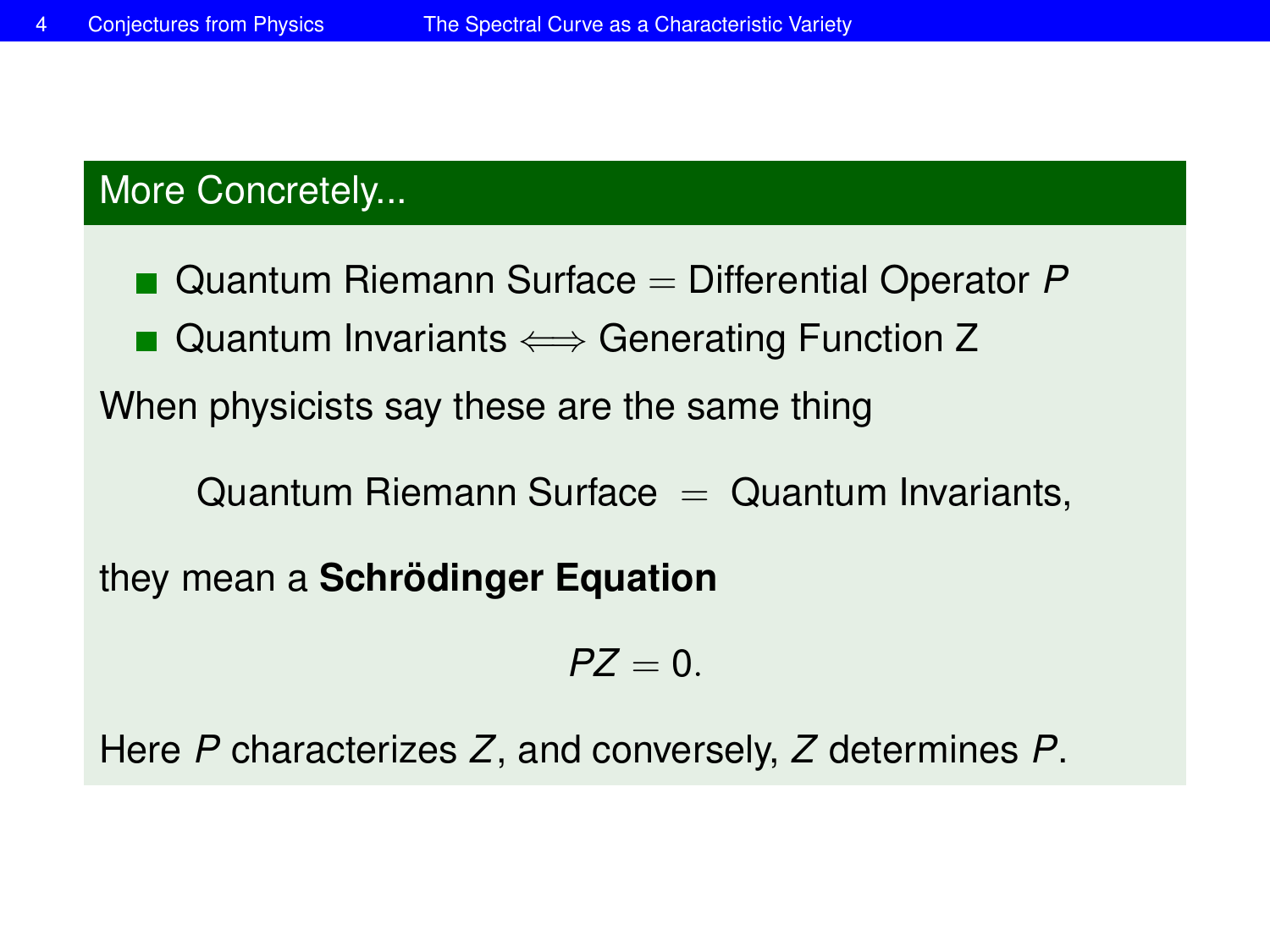# Conjectural Example: Knot Invariants

Conjecture of Dijkgraaf, Fuji, Gukov, Sułkowski, ...

Knot A-polynomial  $A_K(x, y)$   $\equiv$  Classical invariant Mirror Symmetry?? **Eynard-Orantin Recursion** Colored Jones polynomial  $J_K(N, q)$   $\equiv$  Quantum invariant  $J_K(N,q)=Z(x,\hbar)$  $\int \hbar = 1/N$  $x = q^N$ 

is the partition function of the EO theory. The Schrödinger equation is known as the AJ-conjecture of Garoufalidis (related to the hyperbolic volume conjecture):

$$
\widehat{A}_K\left(x,\hbar\frac{d}{dx}\right)Z(x,\hbar)=0.
$$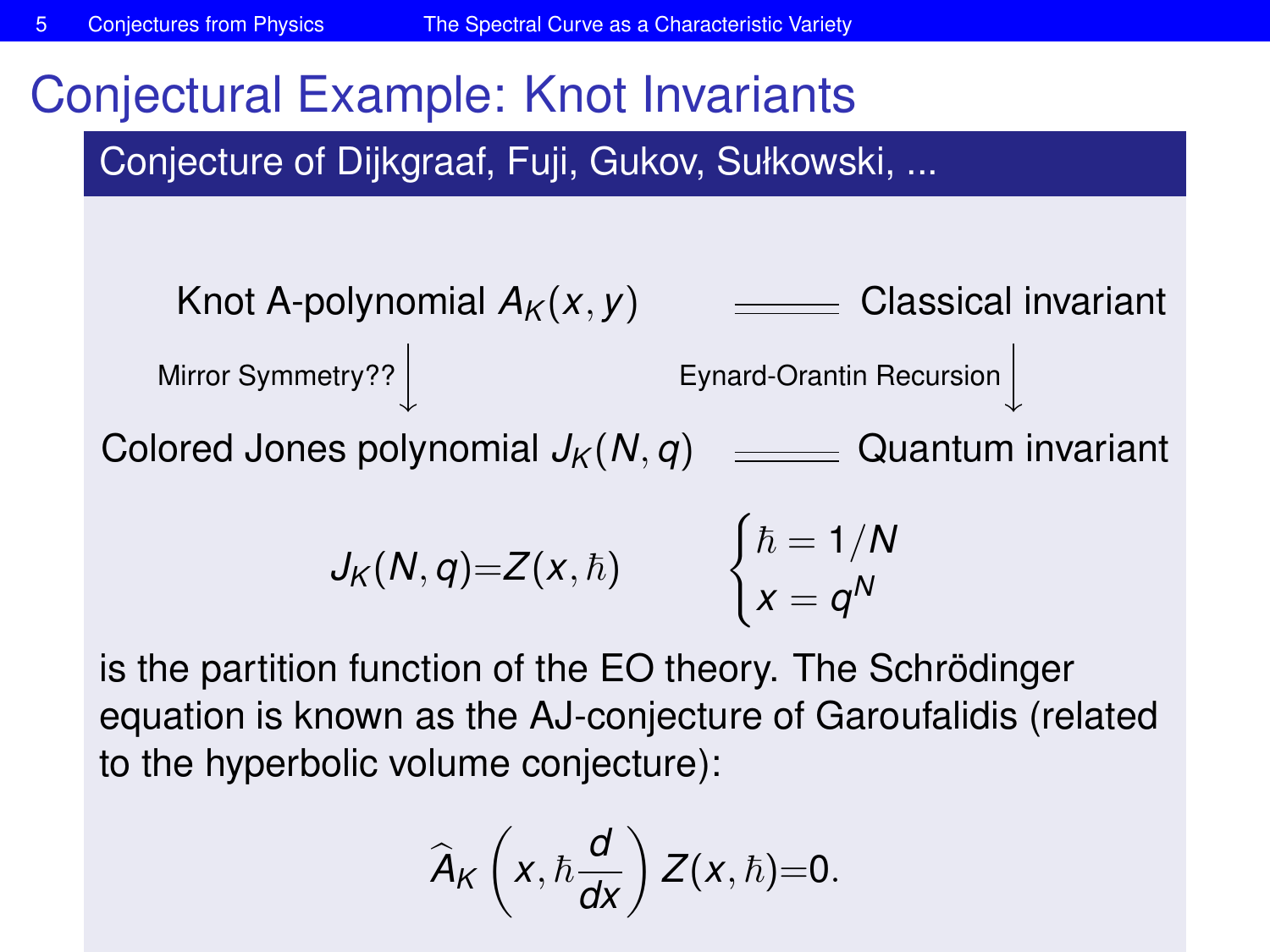# The Eynard-Orantin Theory ∈ The Analysis of Large *N* Matrix Models

The Input Data  $=$  The Lagrangian Immersion

Consider a Lagrangian immersion:

$$
\iota : \Sigma \longrightarrow T^* \mathbb{C}
$$

$$
\downarrow^{\pi}
$$

$$
\mathbb{C}
$$

- **Σ** = an open Riemann surface called the **Spectral Curve**;
- $T^* \mathbb{C} =$  the cotangent bundle of the complex line  $\mathbb{C}$  (or  $\mathbb{C}^*$ );
- $\eta = ydx =$  the tautological (fundamental) 1-form on  $T^*\mathbb{C}$ that determines the symplectic form  $\omega = -d\eta$ .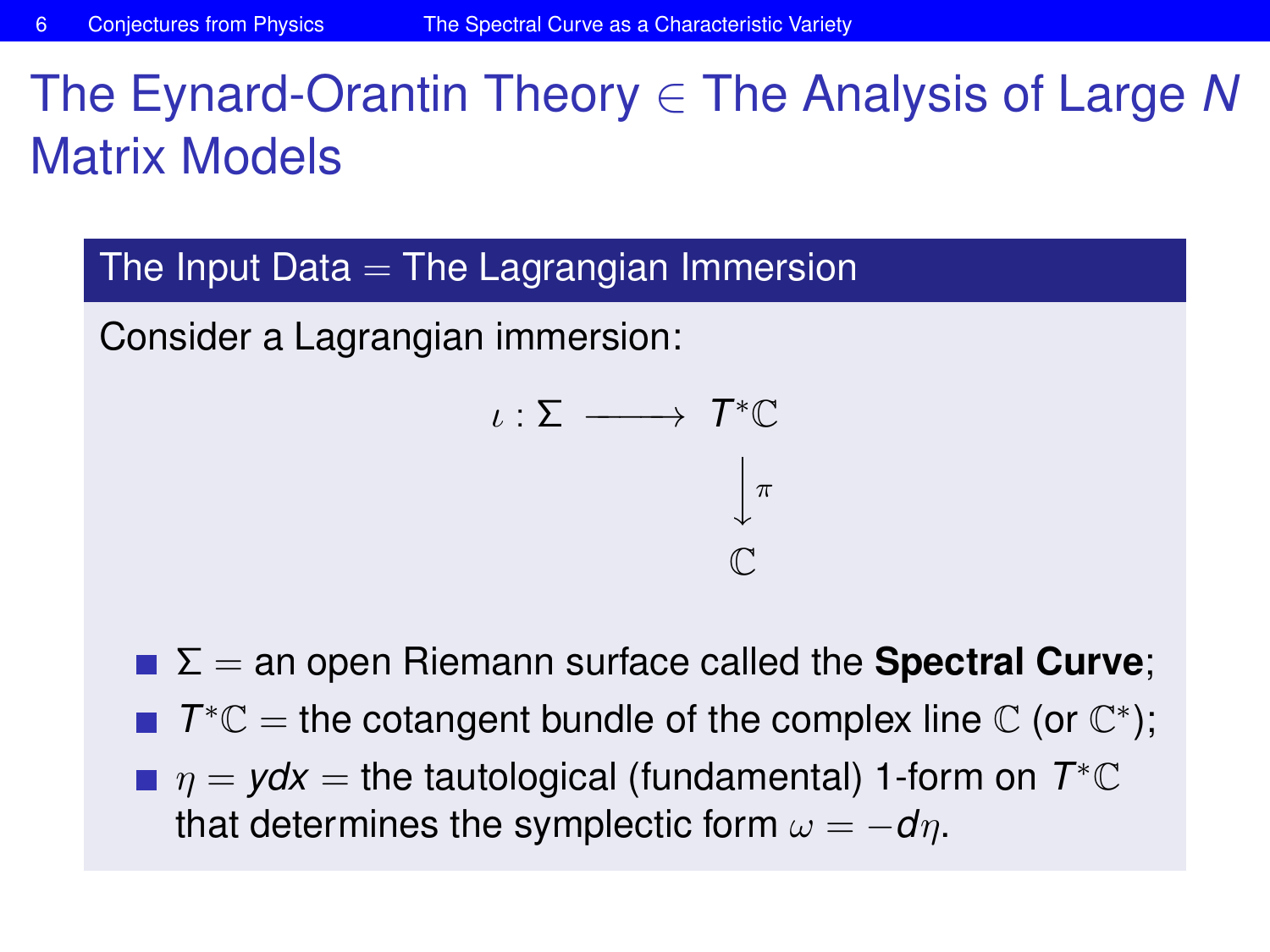## Lagrangian Singularities

We assume that the Lagrangian immersion

$$
\iota : \Sigma \longrightarrow T^* \mathbb{C}
$$

$$
\downarrow^{\pi}
$$

$$
\mathbb{C}
$$

has only **simple** Lagrangian singularities.

- A point *p* ∈ Σ is a **Lagrangian singularity** if  $d(\pi \circ \iota)(p) = 0.$
- **The projection image**  $\pi \circ \iota(p)$  of a Lagrangian singularity is called a **caustic**.
- We assume that  $\pi$  is simply ramified at each caustic.

 $R = \{p_1, \ldots, p_r\}$  = the set of Lagrangian singularities.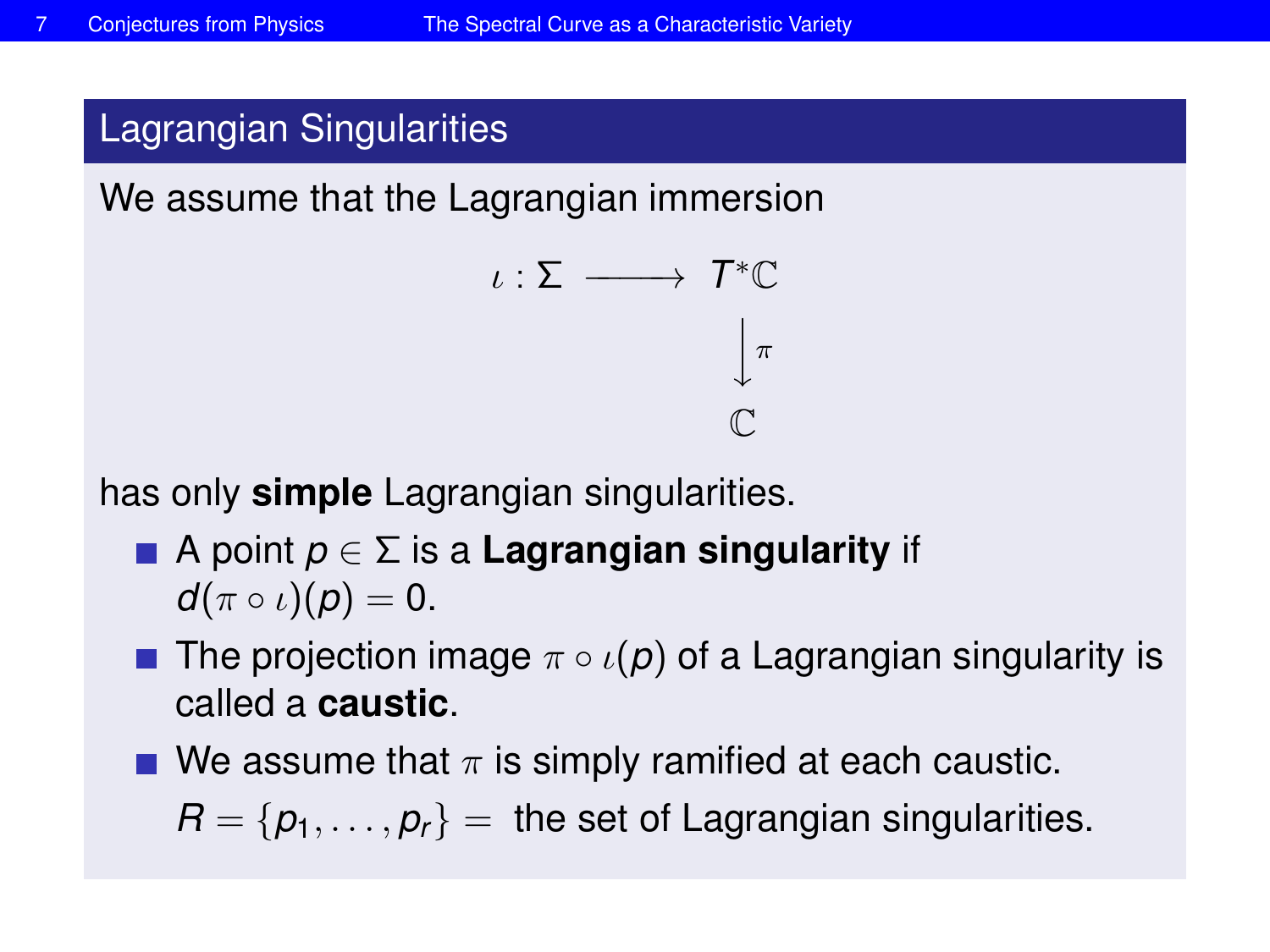## The Cauchy Kernel  $=$  *d* log (Riemann Prime Form)

Let  $E(z_1, z_2)$  be the *Riemann prime form* on  $\Sigma \times \Sigma$ , and ω *a*−*b* (*z*) = *d* log*E*(*z*, *a*) − *d* log*E*(*z*, *b*) the Cauchy integration kernel.



For a meromorphic function *f*(*z*) on Σ, we have

$$
f(z) \longmapsto \beta_*(\omega^{a-b}(z) \cdot \alpha^* f(z)) = f(a) - f(b).
$$

Here  $\beta$  = Res is the residue map with respect to the simple poles of  $\omega^{a-b}(z)$  at  $z = a$  and  $z = b$ .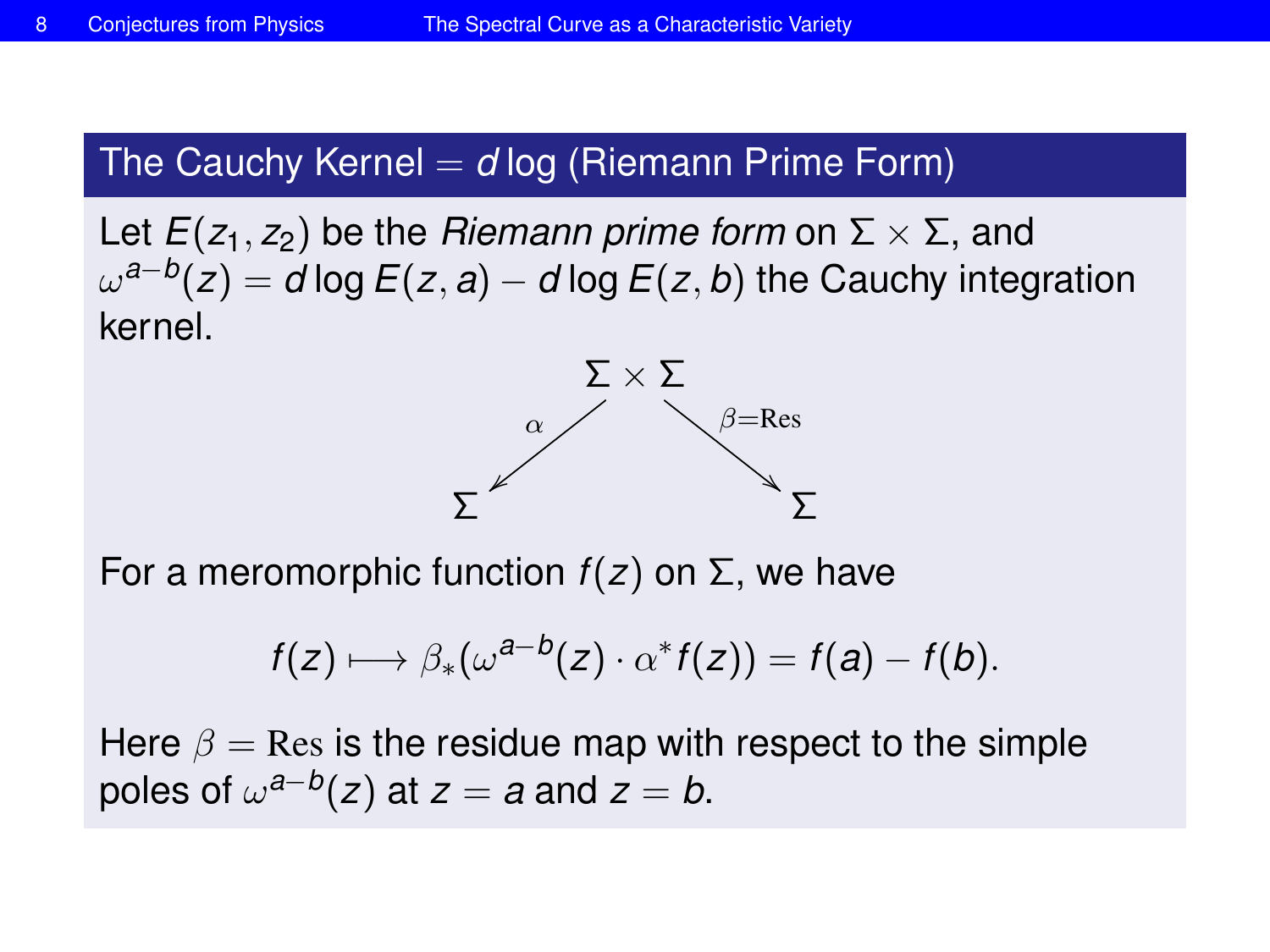## The Recursion Kernel

At each Lagrangian singularity  $p_{\alpha}, \pi : \iota(\Sigma) \longrightarrow \mathbb{C}$  is locally a simply ramified double covering. Let

$$
\boldsymbol{\mathcal{S}}_\alpha:\Sigma\ni z\longmapsto \boldsymbol{\tilde{z}}\in\Sigma
$$

denote the local Galois conjugate.

Now define the **Recursion Kernel** for *z* near  $p_\alpha$  by

$$
K_{\alpha}(z, z_1) = -\frac{1}{2} \frac{\omega^{\tilde{z}-z}(z_1)}{\eta(\tilde{z}) - \eta(z)}.
$$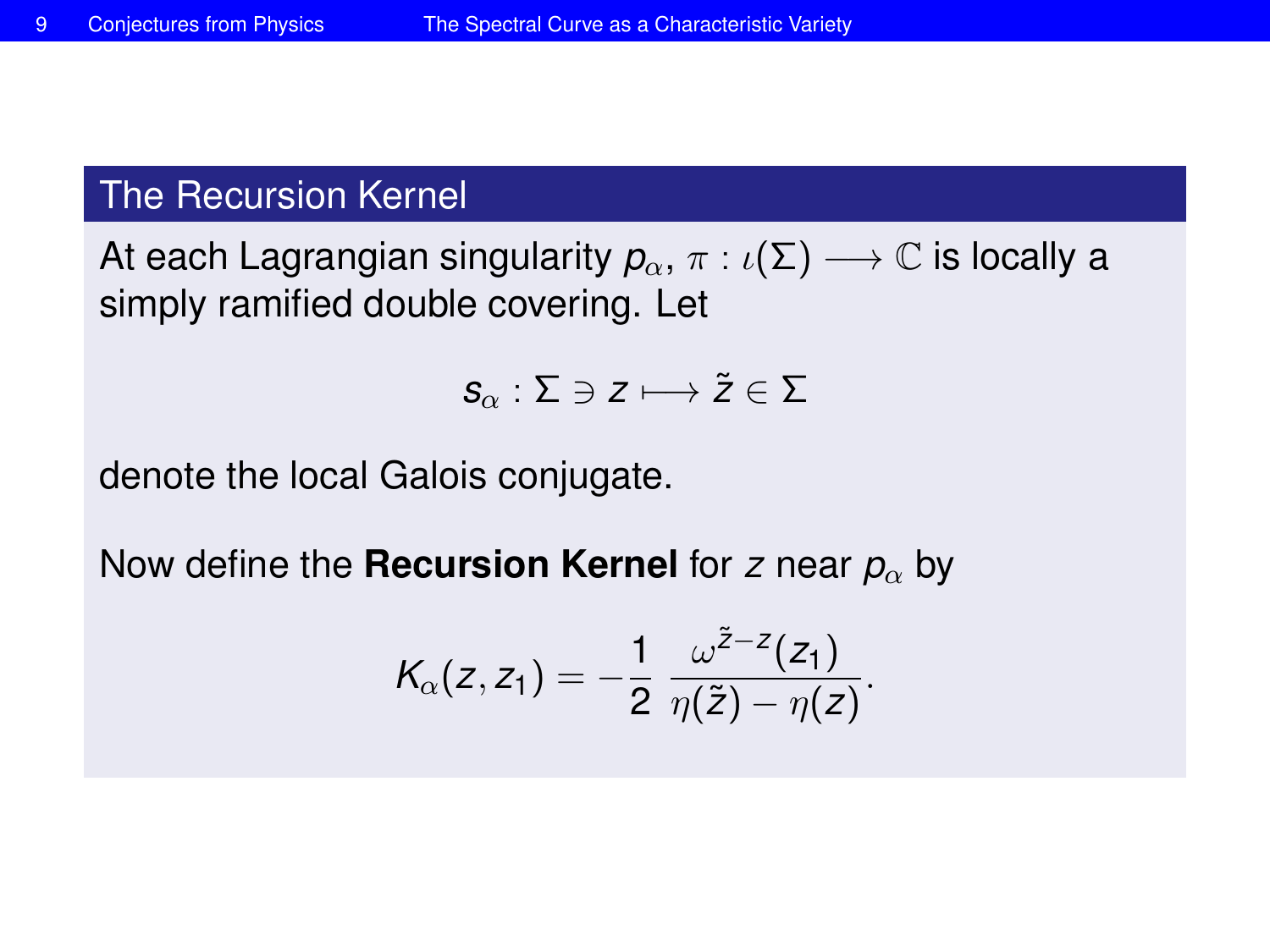## The Eynard-Orantin Topological Recursion (2007)

$$
W_{0,1}(z_1) = \iota^* \eta(z_1)
$$
  
\n
$$
W_{0,2}(z_1, z_2) = d_1 d_2 \log E(z_1, z_2) - \pi^* d_1 d_2 \log(x_1 - x_2)
$$
  
\n
$$
W_{g,n}(z_1, \ldots, z_n) = \sum_{\alpha=1}^r \frac{1}{2\pi i} \oint_{\gamma_\alpha} K_\alpha(z, z_1)
$$
  
\n
$$
\times \left[W_{g-1,n+1}(z, \tilde{z}, z_2, \ldots, z_n)\right]
$$
  
\n
$$
\sim \left[W_{g-1,n+1}(z, \tilde{z}, z_2, \ldots, z_n)\right]
$$
  
\n
$$
\sim \sum_{\substack{g_1 + g_2 = g \\ \text{full} = \{2, \ldots, n\}}} W_{g_1, |I| + 1}(z, z_1) W_{g_2, |J| + 1}(\tilde{z}, z_J)\right].
$$

The origin: *Wg*,*<sup>n</sup>* = the (1/*N*) 2*g*−2+*n* term of the *n*-point correlation function of resolvents of random matrices of size *N*.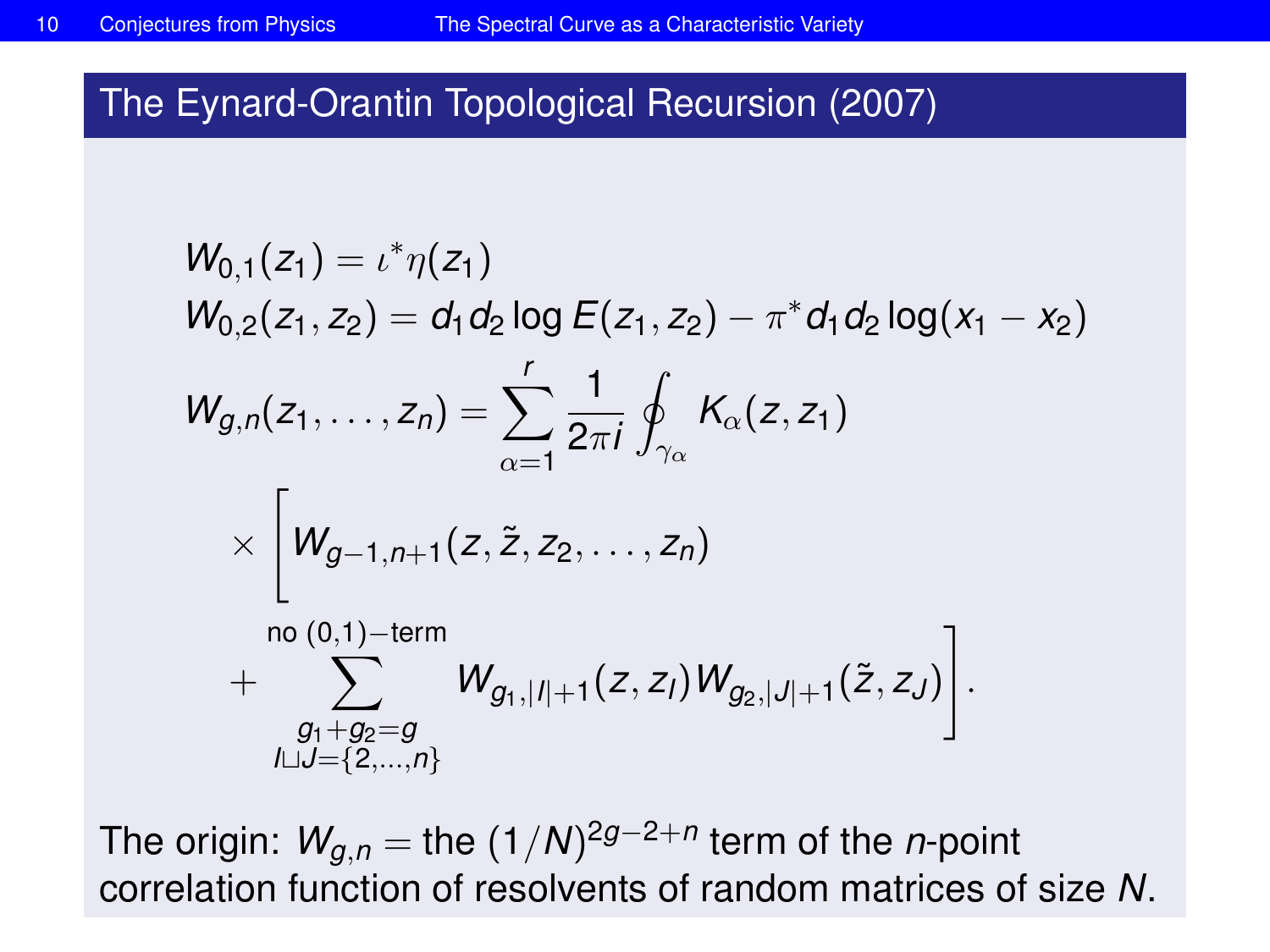Topological Recursion = Degeneration on  $\overline{\mathcal{M}}_{q,n}$ , Or what topologists say *removal of a pair-of-pants*.

(*g*, *n*) =⇒ (*g*, *n* − 1) (*g*, *n*) =⇒ (*g* − 1, *n* + 1) (*g*, *n*) =⇒ (*g*1, *n*1+1)+(*g*2, *n*2+1) ( *g* = *g*<sup>1</sup> + *g*<sup>2</sup> *n* = *n*<sup>1</sup> + *n*<sup>2</sup> − 1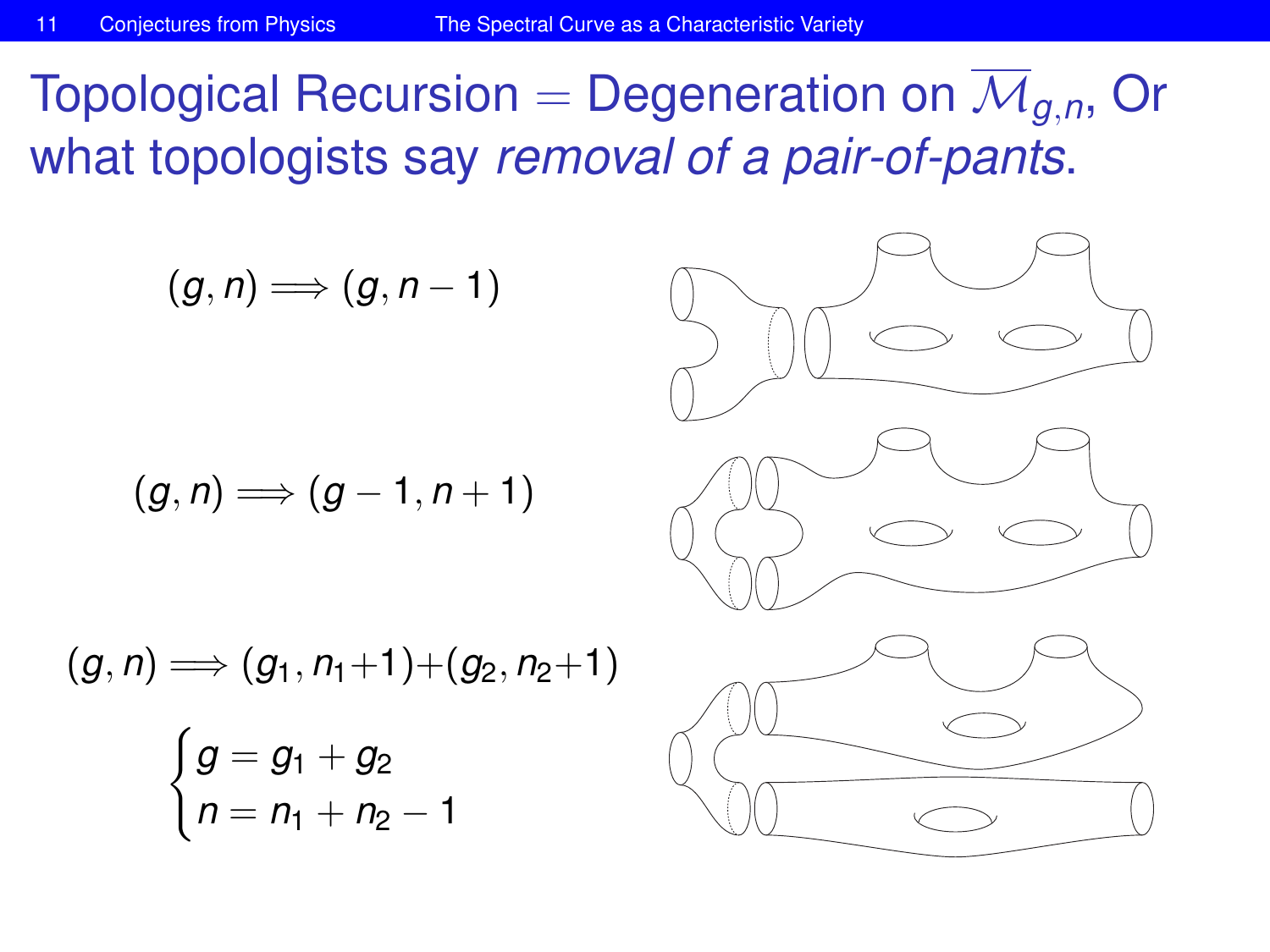# Many equations in QFT are mathematically the same thing.

The Eynard-Orantin Recursion is a manifestation of the equivalence:

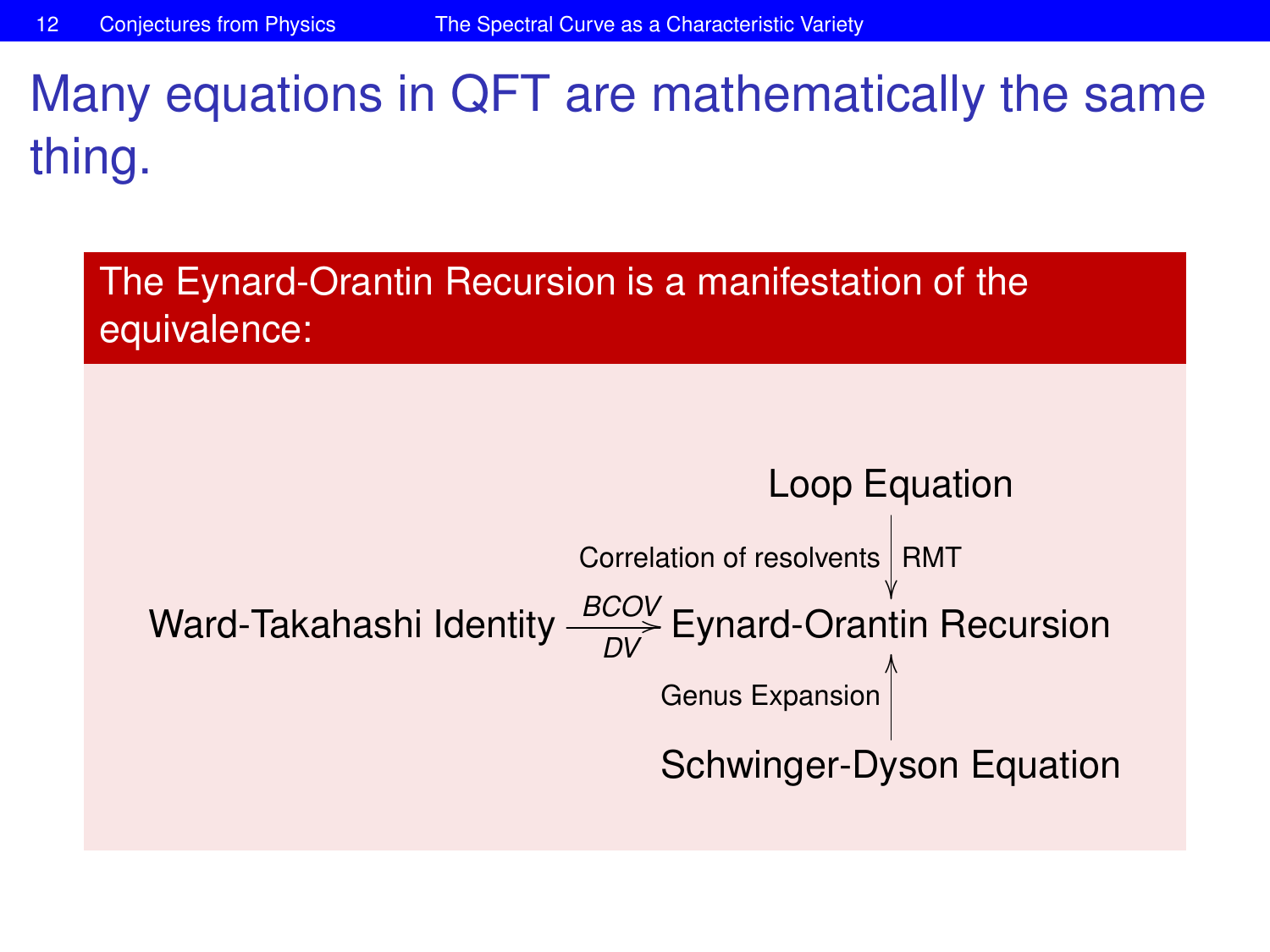# What is the EO recursion good for?

The Eynard-Orantin Recursion is a universally applicable formula that **conjecturally** computes

- 1 Intersection numbers of  $\overline{\mathcal{M}}_{q,n}$ . (Proved)
- **2** Hurwitz numbers and their generalizations. (Proved)
- **3** Gromov-Witten Invariants.
- 4 Quantum Knot Invariants, such as Jones Polynomials and HOMFLY polynomials.

By choosing different Lagrangian immersions we can calculate a variety of quantum topological invariants.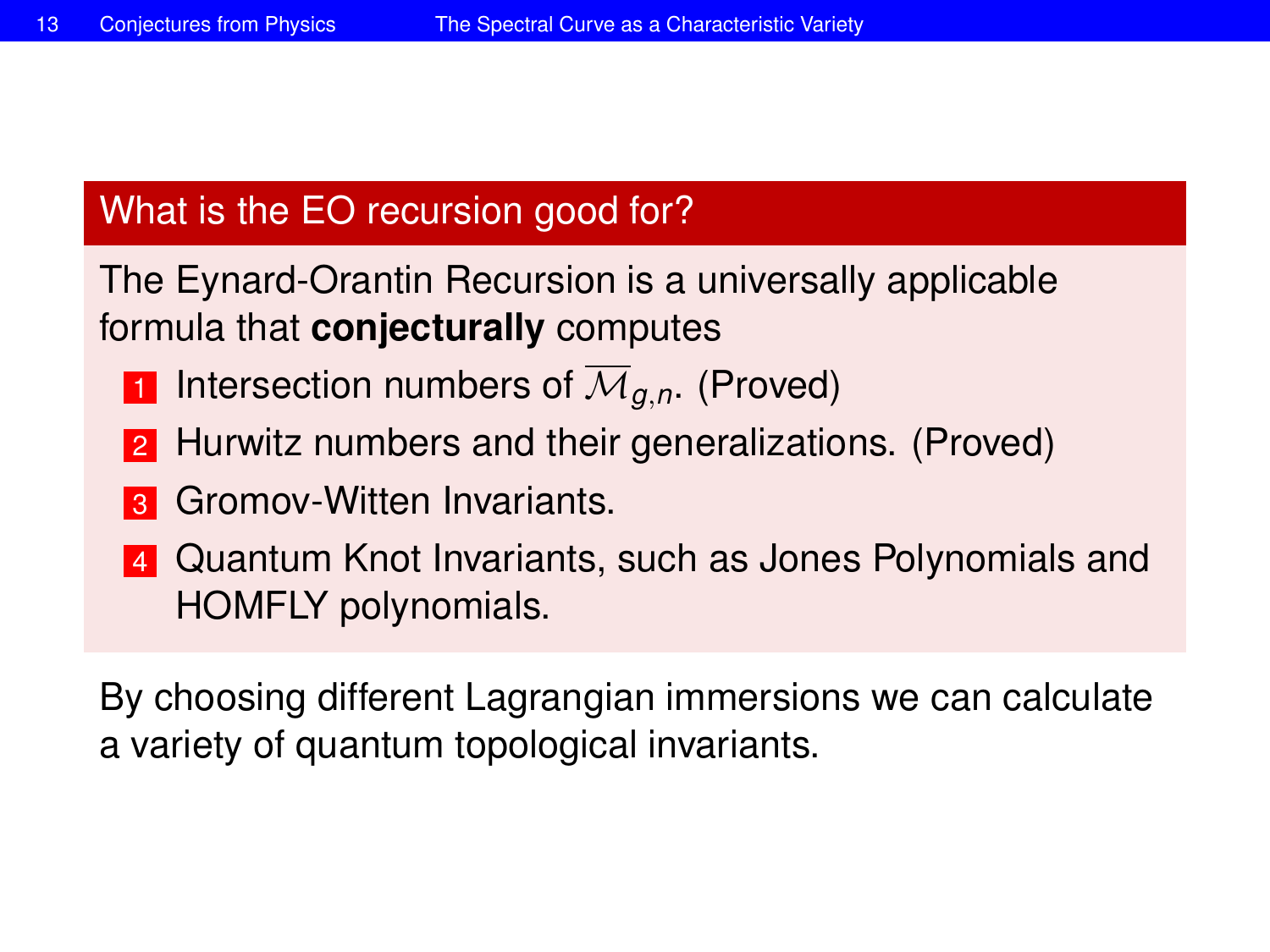# Most Notably: the Remodeling Conjecture

Conjecture (Mariño 2006, Bouchard-Klemm-Mariño-Pasquetti 2007.)

- $X =$ toric Calabi-Yau 3-fold
- $\Sigma =$  the mirror curve of X
- =⇒ *Wg*,*<sup>n</sup>* is the generating function, or the **Laplace transform**, of *open* Gromov-Witten invariants of *X*.

Proof for the case of non-singular varieties proposed in Eynard-Orantin 2012.

#### The General Picture

## **Mirror Symmetry** = **Laplace Transform**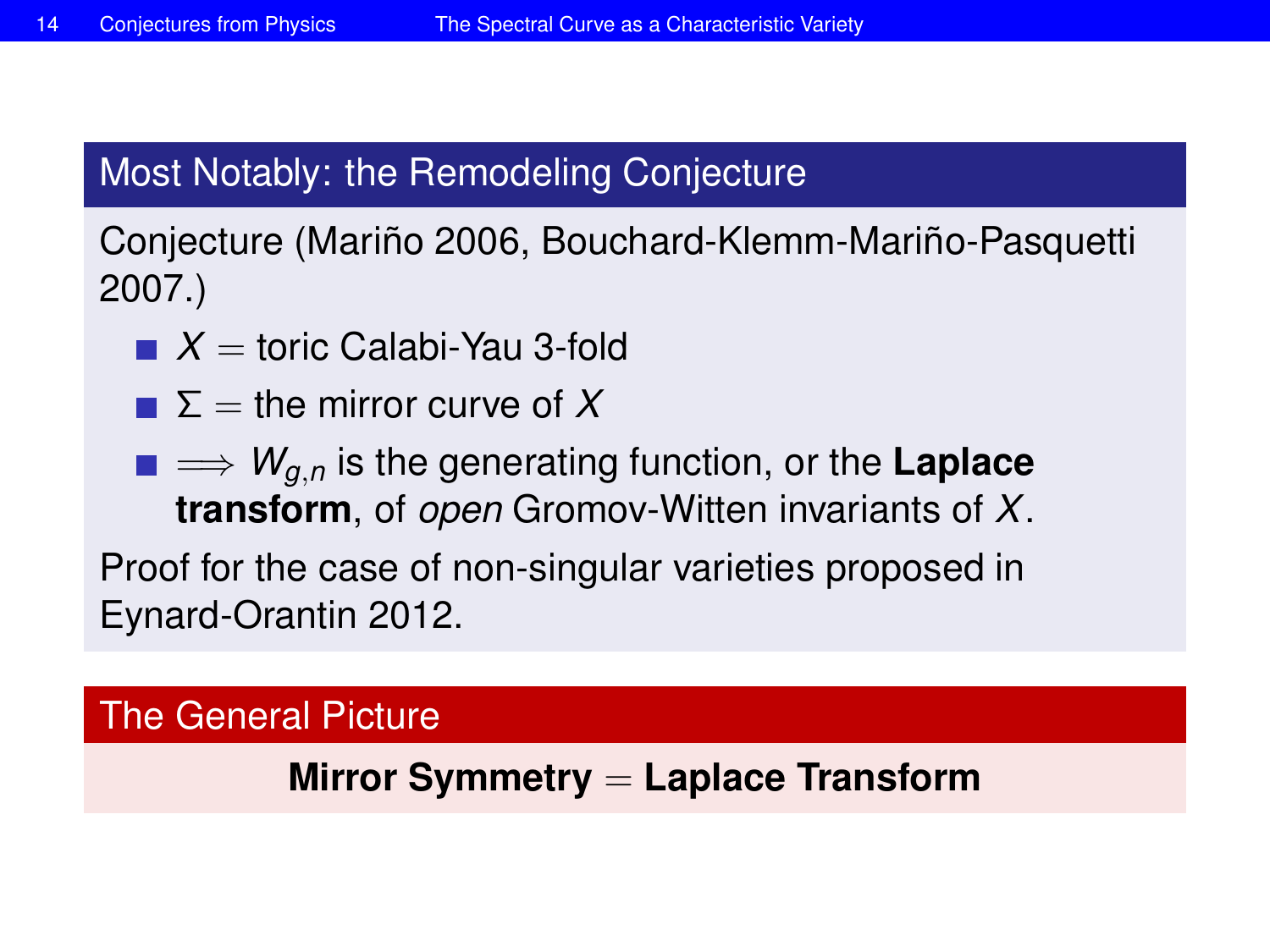# Conjectural Relations to Differential Equations, Part 1

#### Free Energies

A symmetric function  $F_{g,n}$  on  $\Sigma^n$  is a **Free Energy** of type  $(g,n)$ if

$$
W_{g,n}(z_1,\ldots,z_n)=d_1\cdots d_nF_{g,n}(z_1,\ldots,z_n).
$$

#### Partition Function

Define the **Partition Function** by

$$
Z(z_1, z_2, \ldots; \hbar) = \exp \left( \sum_{g,n} \frac{1}{n!} \hbar^{2g-2+n} F_{g,n}(z_1, \ldots, z_n) \right) \cdot \vartheta.
$$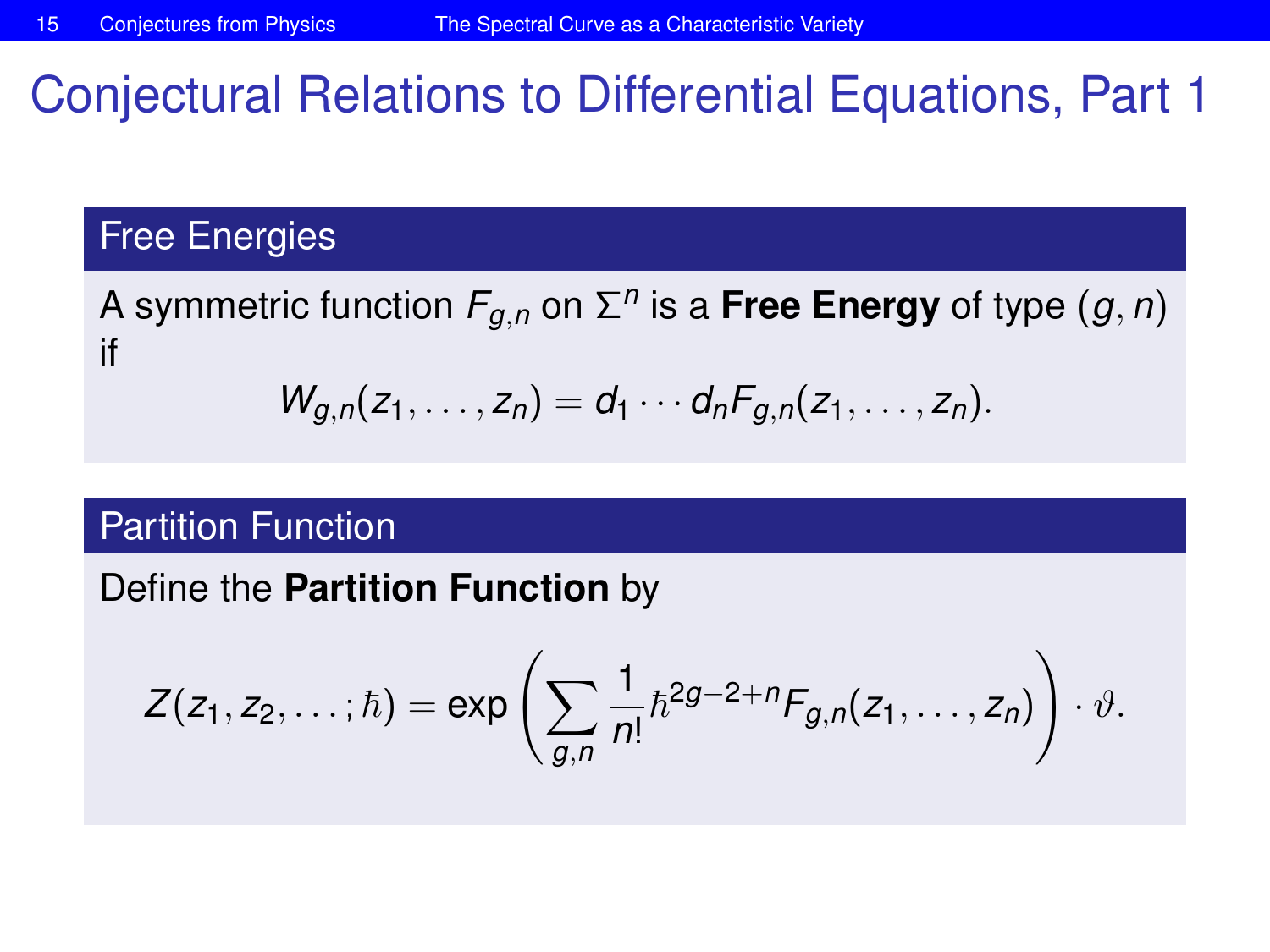## Conjecture (Eynard-Orantin 2007, Borot-Eynard 2011)

There is a systematics choice of the free energies so that

$$
Z(z_1, z_2, \ldots; \hbar) = \exp \left( \sum_{g,n} \frac{1}{n!} \hbar^{2g-2+n} F_{g,n}(z_1, \ldots, z_n) \right) \cdot \vartheta
$$

is a  $\tau$ -function of a KP (KdV) type integrable system of PDEs, *after a suitable modification with a theta function factor*.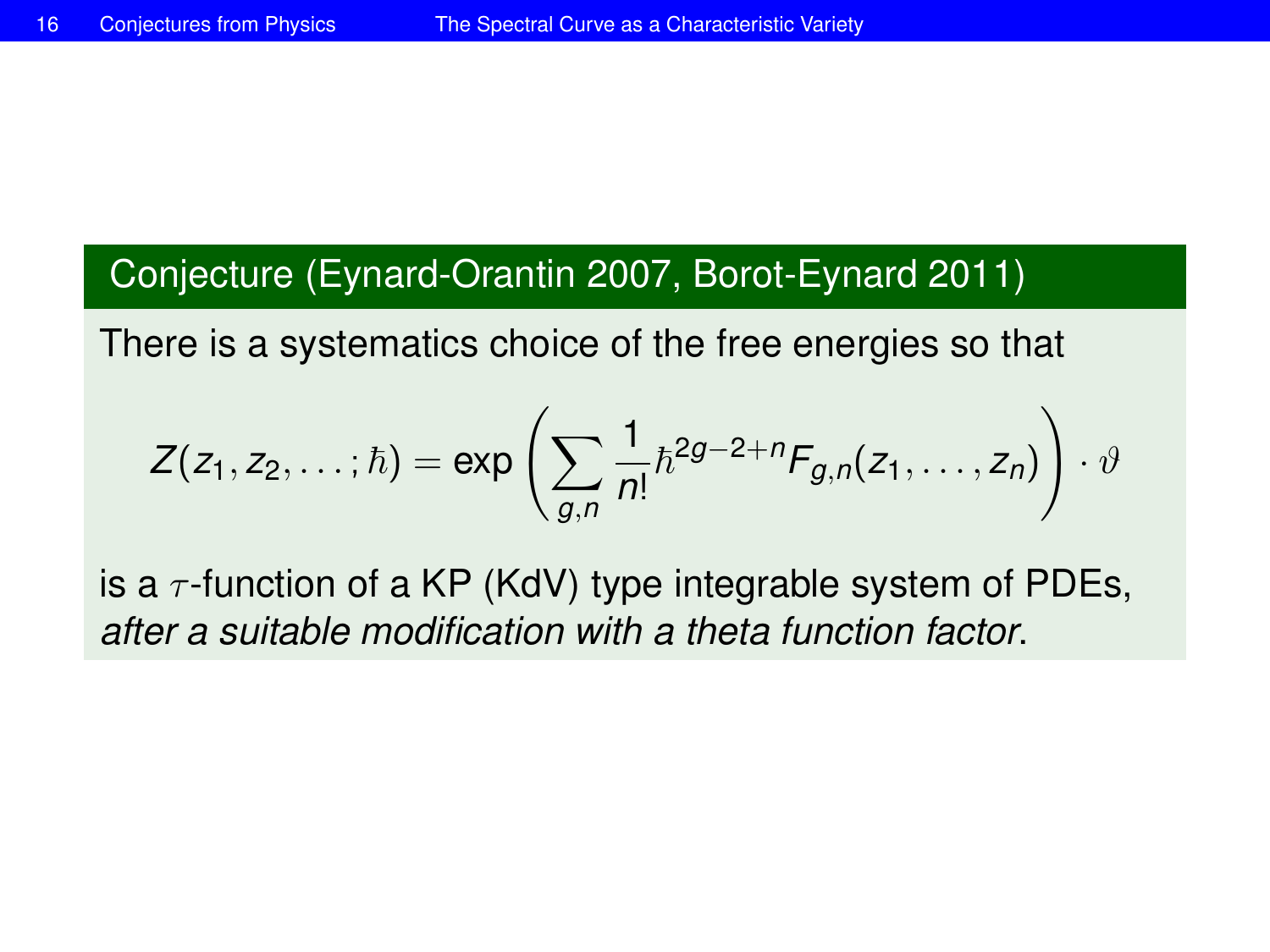# Conjectural Relations to Differential Equations, Part 2

Define the **diagonal value of the Partition Function** by

$$
Z(z,\hbar)=\exp\left(\sum_{g,n}\frac{1}{n!}\hbar^{2g-2+n}F_{g,n}(z,z,\ldots,z)\right)\cdot\vartheta(z).
$$

Since  $F_{q,n}$  is a symmetric function, this substitution is what is known as the **Principal Specialization**.

Conjecture on Holonomic Systems–Schrödinger Equation

The principal specialization satisfies Schrödinger Equation

$$
P\left(x,\hbar \frac{d}{dx}\right) Z\big(z(x),\hbar\big) = 0,
$$

where  $z = z(x)$  is considered as a multivalued function, and the equation holds on each branch of the coving  $\pi : \Sigma \longrightarrow \mathbb{C}$ .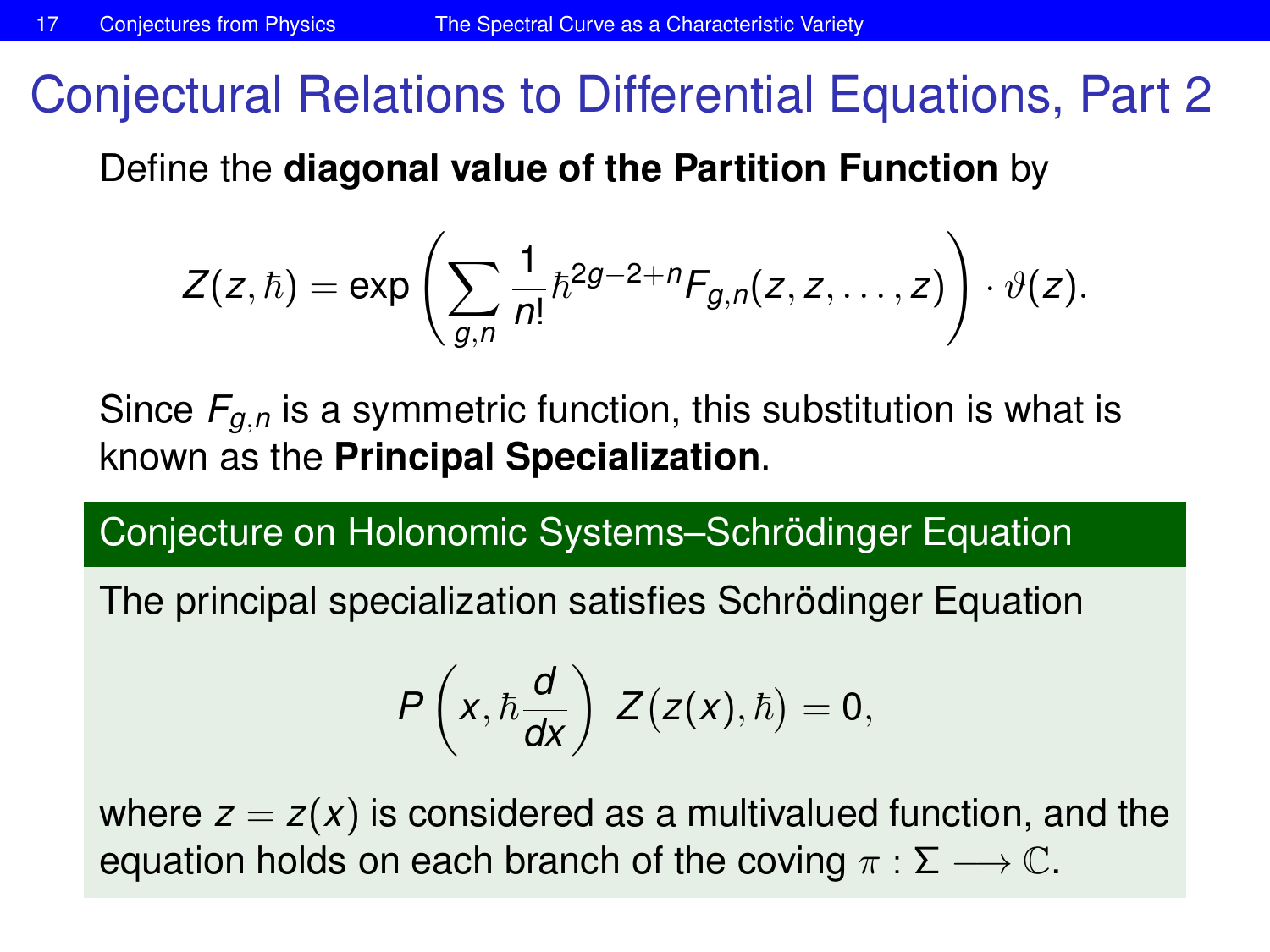# Spectral Curve as the Characteristic Variety

## Conjecture on the Characteristic Variety

Moreover, the characteristic variety of the Schrödinger operator  $P\left(x, \hbar \frac{d}{dx}\right)$  coincides with the Lagrangian immersion:



In other words, the spectral curve is the characteristic variety of the Schrödinger equation:

$$
\Sigma = \{ (x, y) \in T^* \mathbb{C} \mid P(x, y) = 0 \}.
$$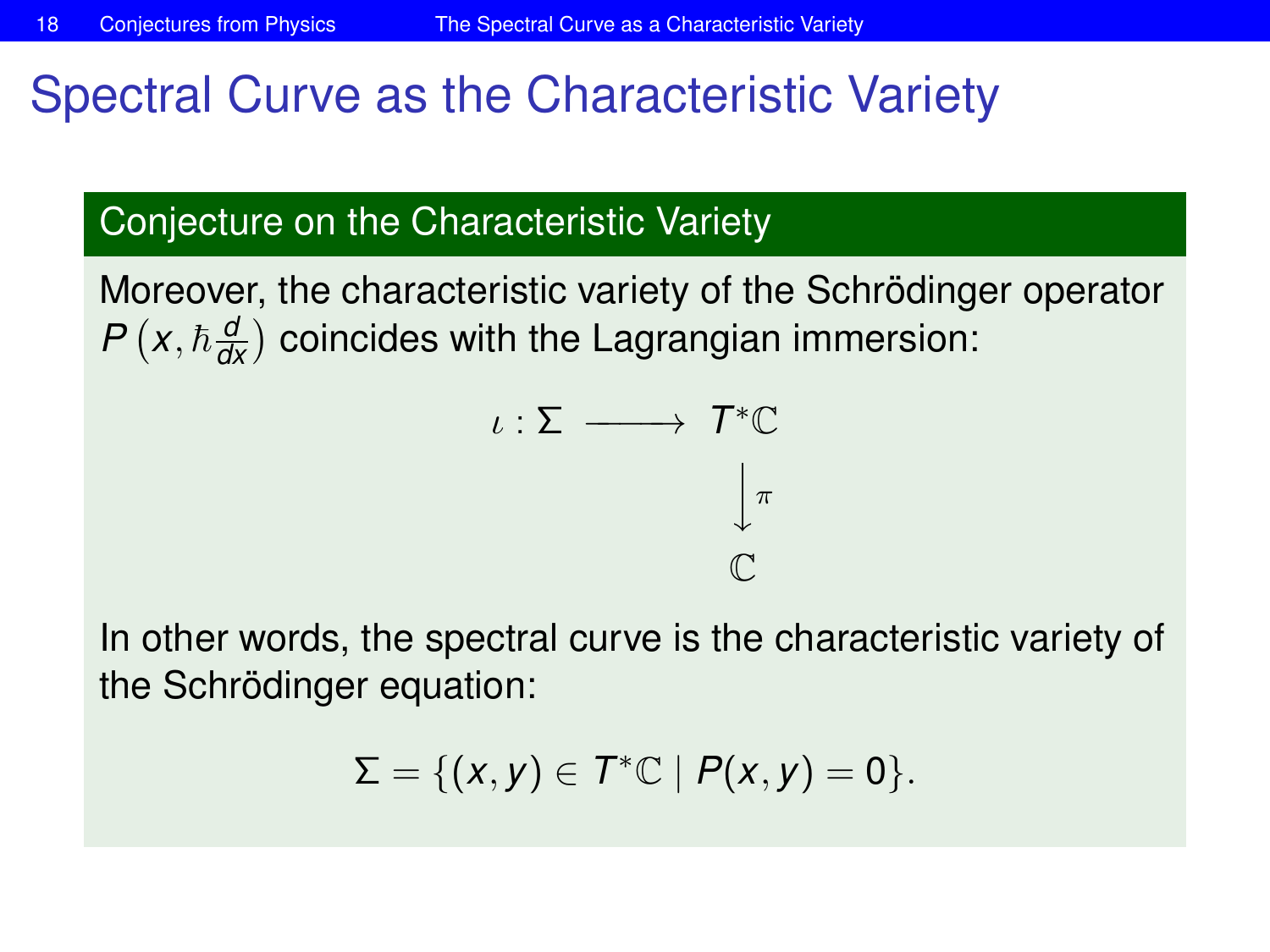We wish to have a few simple mathematical examples that exhibit all important features of this structure, for which we can compute everything, and from which we can learn what's going on.

Simple examples come from the **Laplace Transform** of

- **1 Higher-genus Catalan numbers**, and
- <span id="page-18-0"></span>2 Various variants of **Hurwitz numbers**.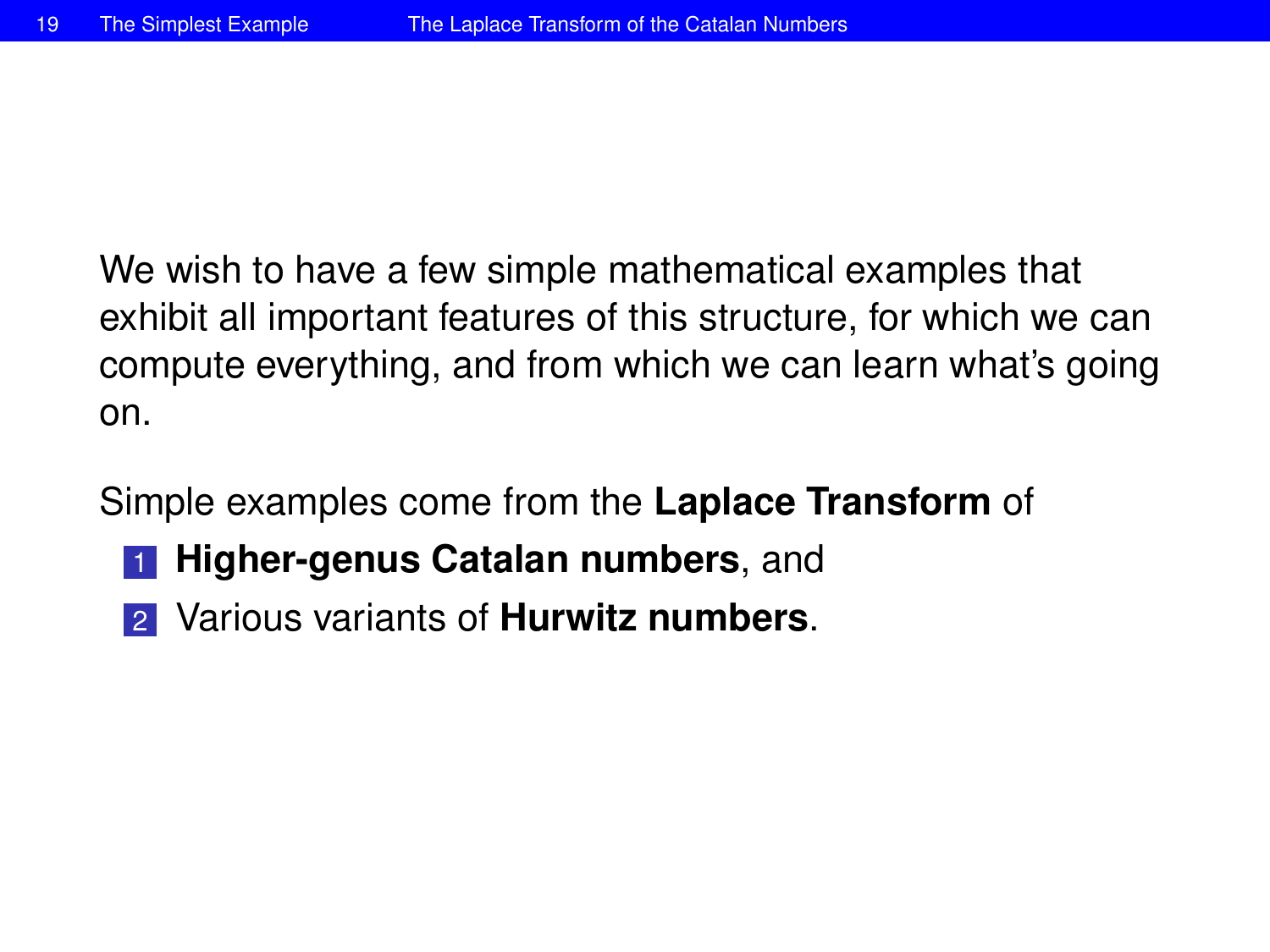# Cellular Graph

Cellular graph  $=$  the 1-skeleton of a cell-decomposition of a connected surface.

Genus 0 example:



Genus 1 example:

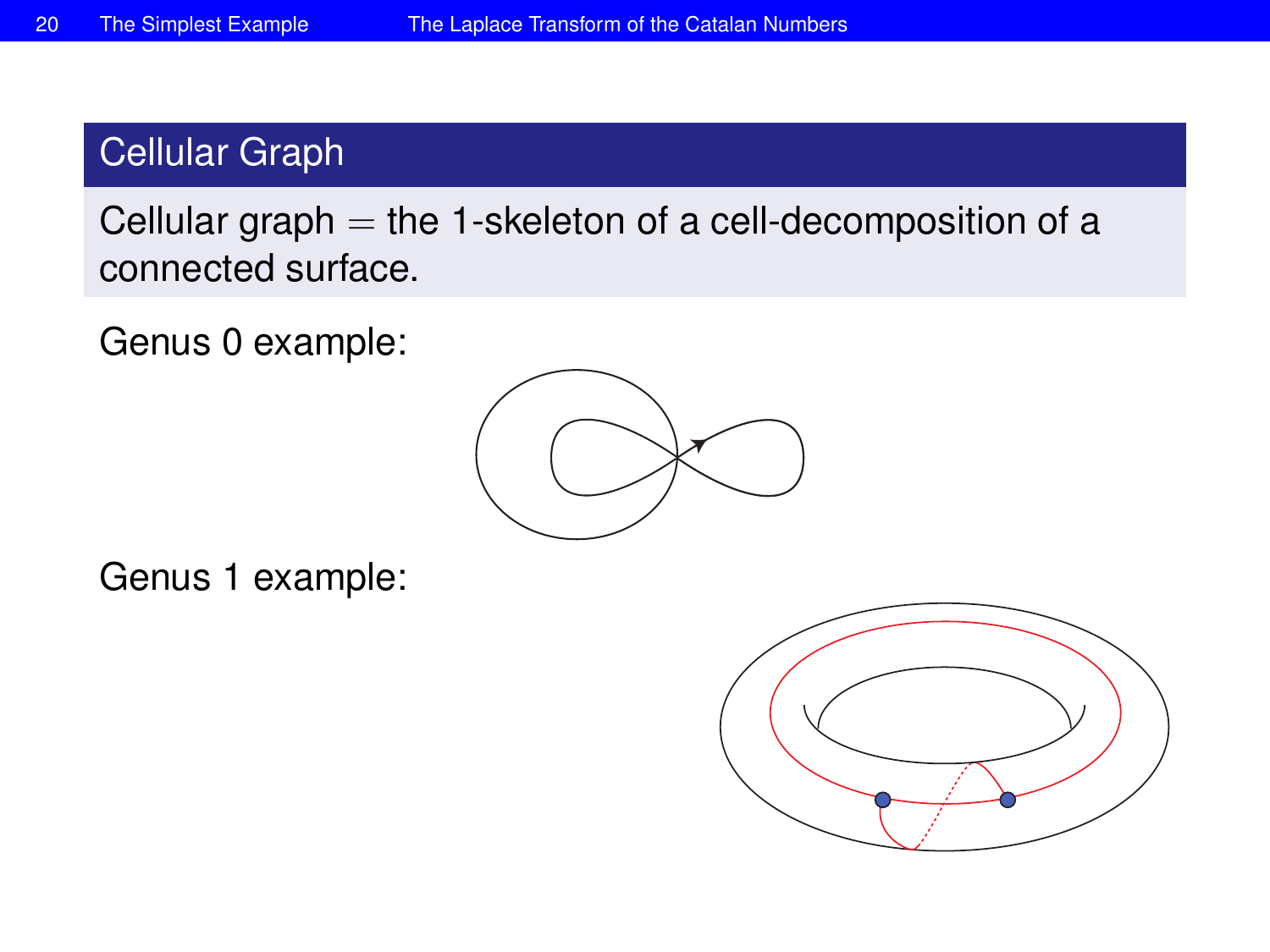## Counting Cellular Graphs

Let  $D_{q,n}(\mu_1,\ldots,\mu_n)$  denote the automorphism-weighted count of the number of connected cellular graphs on an oriented surface of genus *g* with labeled *n* vertices of degrees  $(\mu_1, \ldots, \mu_n).$ 

#### Higher-genus Catalan Numbers

$$
C_{g,n}(\mu_1,\ldots,\mu_n)=\mu_1\cdots\mu_nD_{g,n}(\mu_1,\ldots,\mu_n)\in\mathbb{Z}_{\geq 0}.
$$

The  $(q, n) = (0, 1)$  case is the original Catalan numbers:

$$
C_{0,1}(2m)=\frac{1}{m+1}\binom{2m}{m}=C_m=\dim\operatorname{End}_{\mathcal{U}_q(\mathop{\mathrm{sl}}(2))}(\mathop{\mathcal{T}}^{\otimes m}\mathbb{C}^2).
$$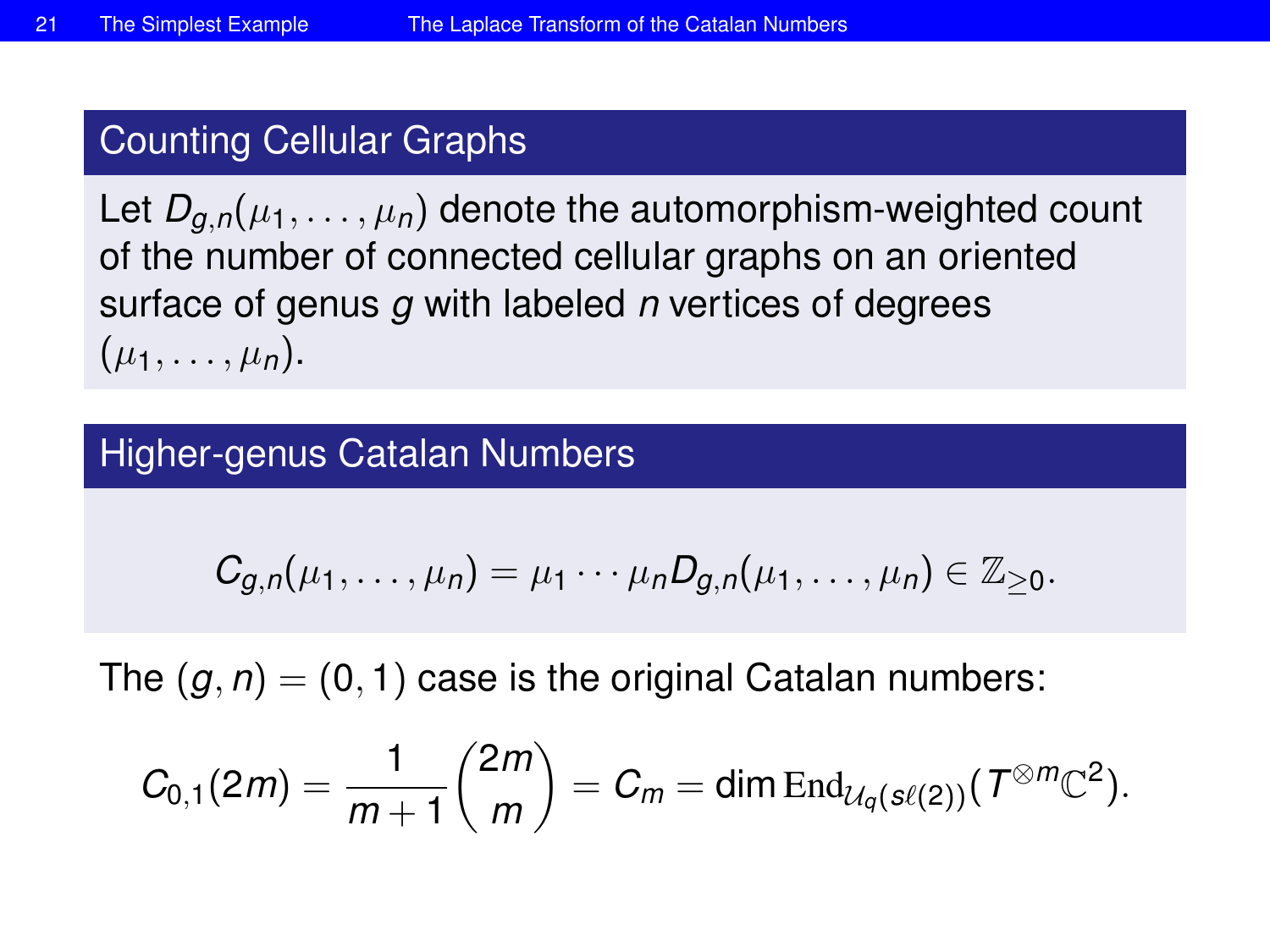## The Catalan Recursion [Dumitrescu-M-Safnuk-Sorkin]

The following equation holds:

$$
C_{g,n}(\mu_1,\ldots,\mu_n) = \sum_{j=2}^n \mu_j C_{g,n-1}(\mu_1+\mu_j-2,\mu_2,\ldots,\widehat{\mu_j},\ldots,\mu_n)
$$
  
+ 
$$
\sum_{\alpha+\beta=\mu_1-2} \left[ C_{g-1,n+1}(\alpha,\beta,\mu_2,\ldots,\mu_n) + \sum_{\substack{g_1+g_2=g\\ \mu \sqcup J=\{2,\ldots,n\}}} C_{g_1,|I|+1}(\alpha,\mu_I) C_{g_2,|J|+1}(\beta,\mu_J) \right].
$$

The  $(g, n) = (0, 1)$  case reduces to the classical formula

$$
C_m=\sum_{a+b=m-1}C_a C_b.
$$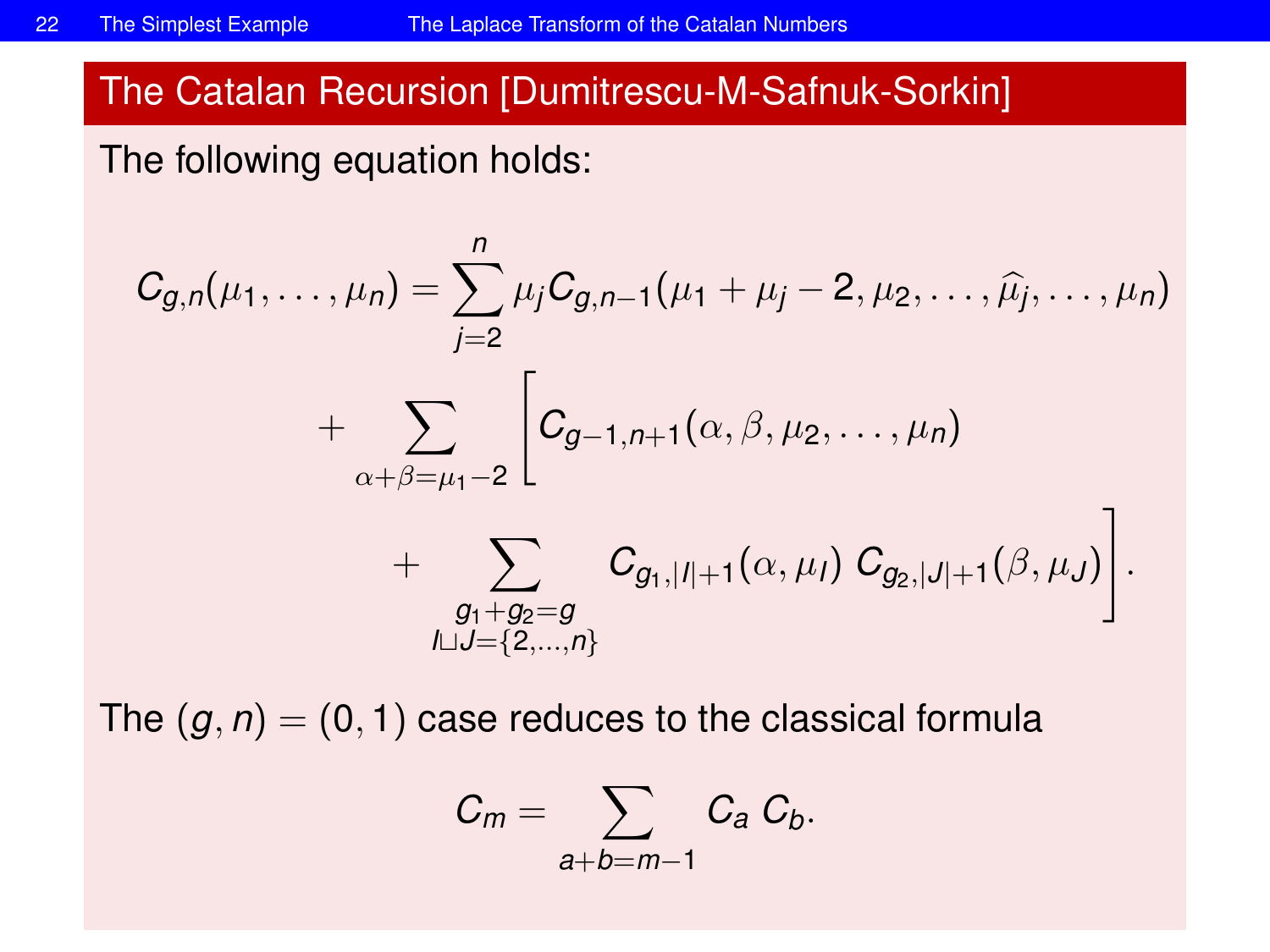#### Proof: Shrink an Edge

Case 1: The edge we try to shrink connects Vertex 1 to Vertex *j*.



Case 2: The edge is a loop attached to Vertex 1.

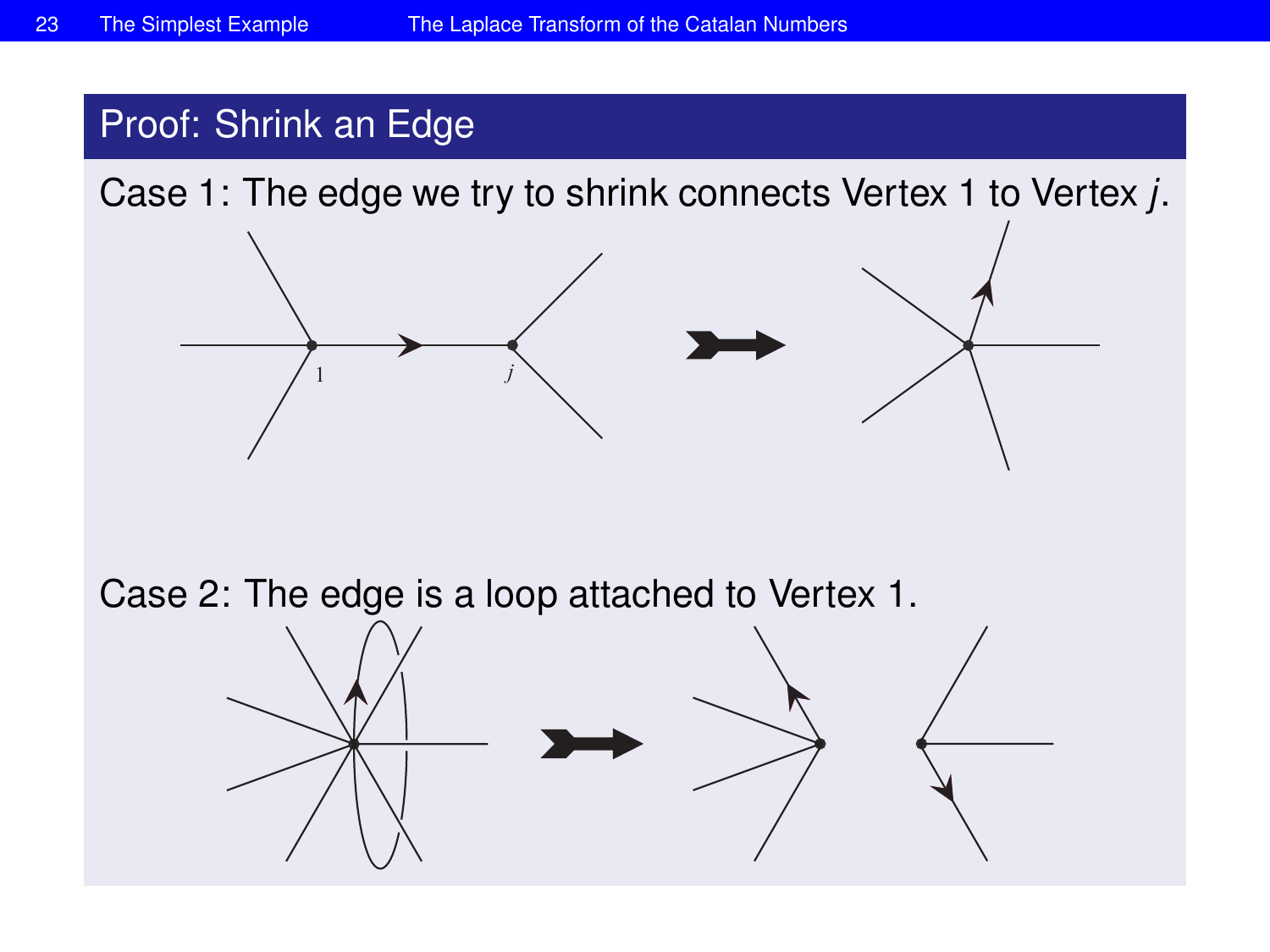# The Mirror Dual of the Catalan Numbers

Mirror Symmetric Dual of Catalan Numbers

Define

$$
z(x)=\sum_{m=0}^{\infty}C_m\frac{1}{x^{2m+1}}.
$$

From the Catalan recursion we see

$$
x=z+\frac{1}{z}.
$$

Lagrangian immersion

$$
x = z + \frac{1}{z} \quad \text{and} \quad y = -z
$$

defines a Lagrangian immersion.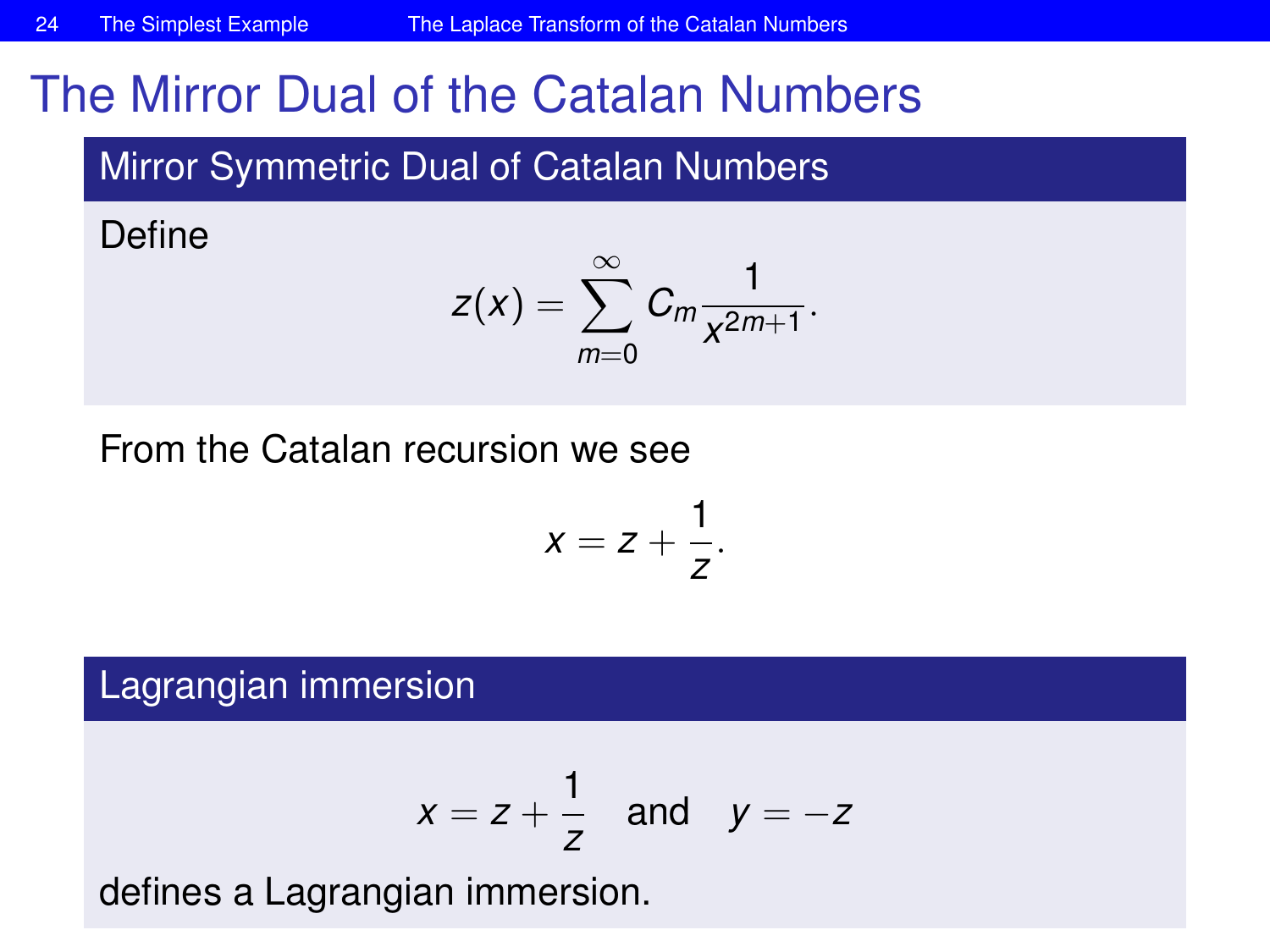## The Laplace Transform

Define the Laplace transform of  $D_{q,n}(\vec{\mu})$  by

$$
F_{g,n}(t_1,\ldots,t_n)=\sum_{\vec{\mu}\in\mathbb{Z}_+^n}D_{g,n}(\vec{\mu})\;e^{-(\mu_1W_1+\cdots+\mu_nW_n)},
$$

where variables are related by

$$
e^{w_i} = x_i = z_i + \frac{1}{z_i}, \qquad z_i = \frac{t_i + 1}{t_i - 1}.
$$

Define also the Laplace transform of the Catalan numbers by

$$
W_{g,n}=d_1\cdots d_nF_{g,n}.
$$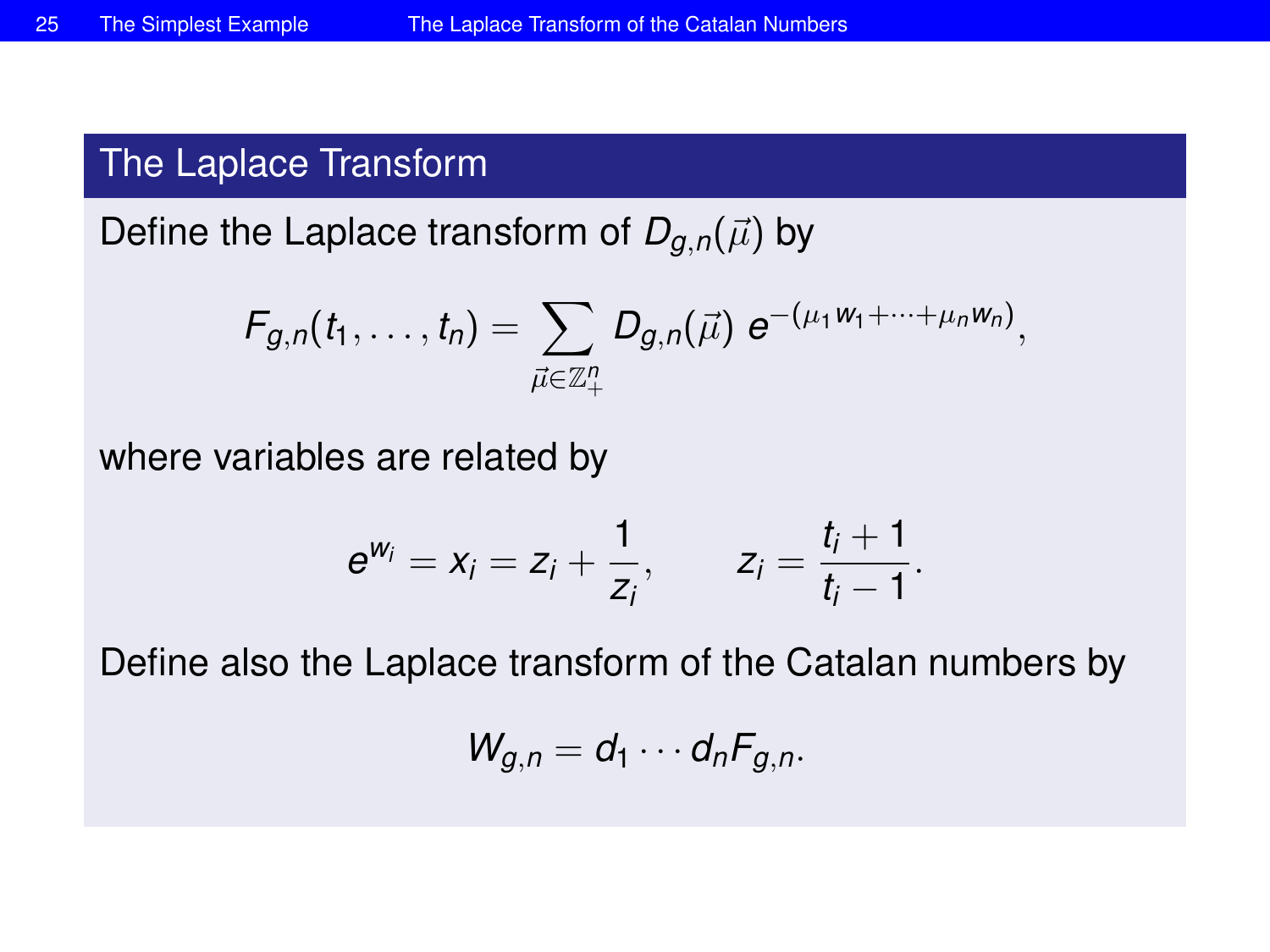#### Theorem [Chapman-M-Safnuk, M-Penkava]

<sup>1</sup> *Wg*,*<sup>n</sup>* satisfies the Eynard-Orantin topological recursion, which is exactly the Laplace transform of the Catalan recursion.

$$
2 \text{ For } 2g-2+n > 0,
$$

$$
F_{g,n}(t_1,\ldots,t_n)=F_{g,n}(1/t_1,\ldots,1/t_n)
$$

is a Laurent polynomial of degree 6*g* − 6 + 3*n*.

**3** The principal specialization  $F_{q,n}(t,t,\ldots,t)$  is the virtual Poincaré polynomial of  $\mathcal{M}_{g,n}$  in the variable  $\xi = \frac{(t+1)^2}{4t}$  $\frac{+1)}{4t}$ . 4 In particular,

$$
F_{g,n}(1,1,\ldots,1)=(-1)^n\chi(\mathcal{M}_{g,n}).
$$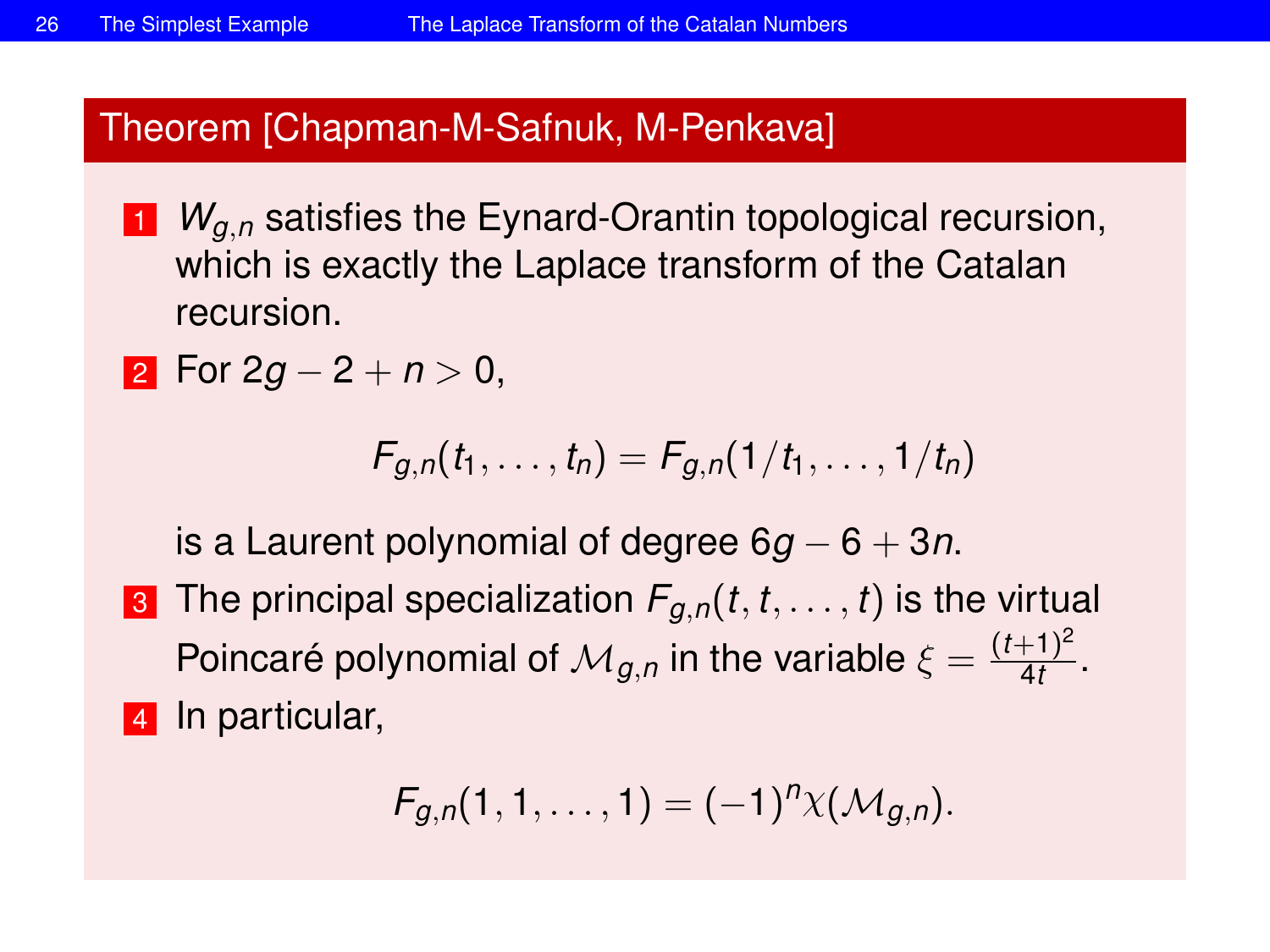## Theorem [Chapman-M-Safnuk, M-Penkava] Continued

The top degree terms of *Fg*,*<sup>n</sup>* know the intersection theory on  $\overline{\mathcal{M}}_{a,n}$ :

$$
F_{g,n}^{\text{top}}(t_1,\ldots,t_n) = \frac{(-1)^n}{2^{2g-2+n}} \sum_{k_1,\ldots,k_n} \langle \tau_{k_1} \cdots \tau_{k_n} \rangle_{g,n} \prod_{i=1}^n (2k_i-1)!! \left(\frac{t_i}{2}\right)^{2k_i+1}
$$

.

The recursion restricts to the top degree terms, and gives a visual explanation of the Witten-Kontsevich theorem.

Moreover, the conjectural relations to differential equations also hold.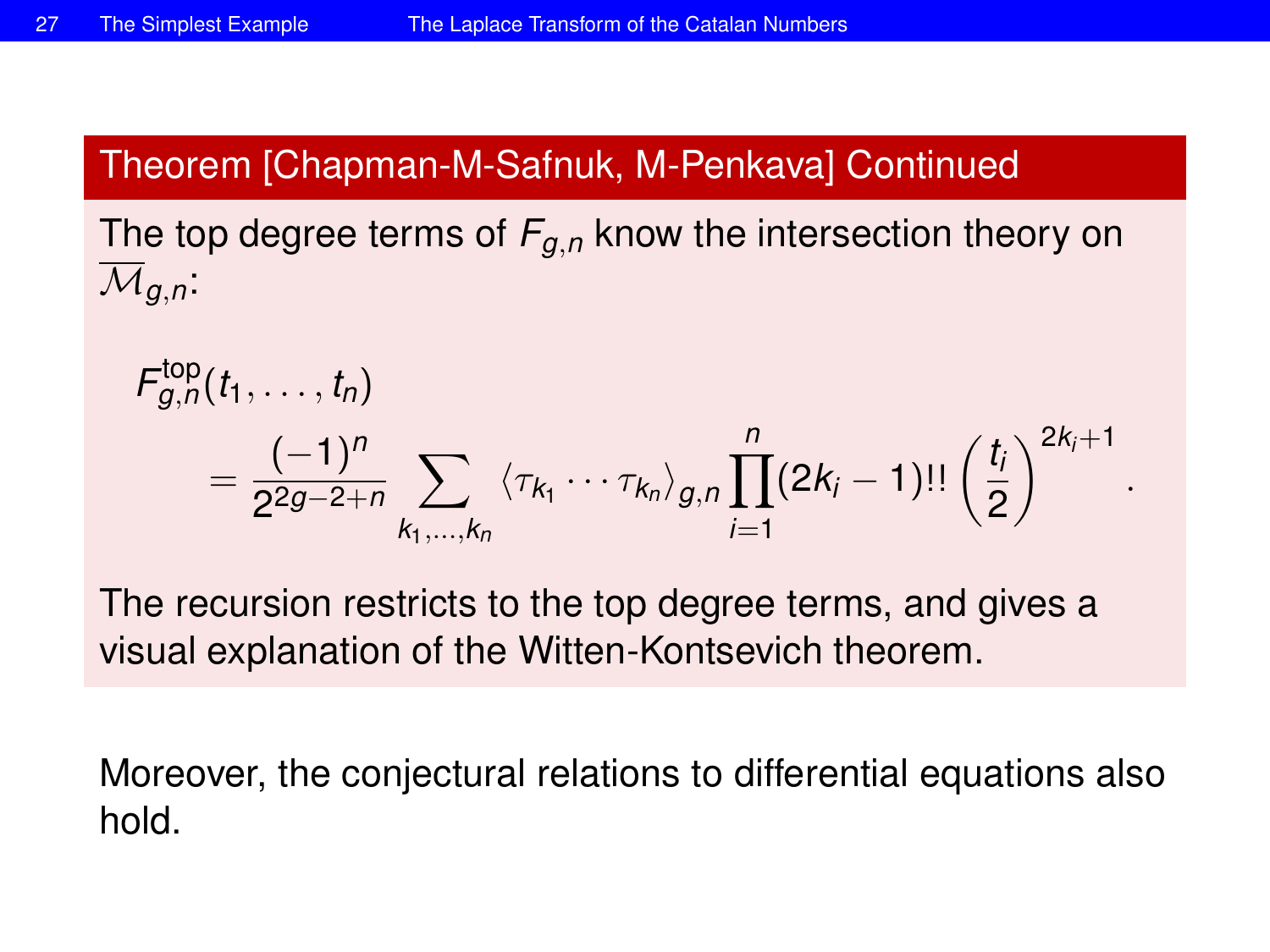#### Observation [M-Sułkowski]

The diagonal partition function is a **MATRIX MODEL!!!**

$$
Z(z,\hbar) = \exp\left(\sum_{g,n} \frac{1}{n!} \hbar^{2g-2+n} F_{g,n}(z,z,\ldots,z)\right)
$$
  
= 
$$
\int_{\mathcal{H}_{N\times N}} \det \left(1 - \sqrt{-\xi}X\right)^N e^{-\frac{1}{2}N \cdot \text{trace}(X^2)}.
$$

This is the **Principal Specialization** of a KP τ -function, and satisfies the **Schrödinger equation**

$$
\left(\hbar^2\frac{d^2}{dx^2}+\hbar x\frac{d}{dx}+1\right) Z(z,\hbar)=0.
$$

Here  $\hbar = 1/N$  and  $\xi = \frac{(t+1)^2}{4t} = \frac{z^2}{z^2-1}$ *z* <sup>2</sup>−1 . The characteristic variety of this operator is  $x = z + \frac{1}{z}$  $\frac{1}{z}$ .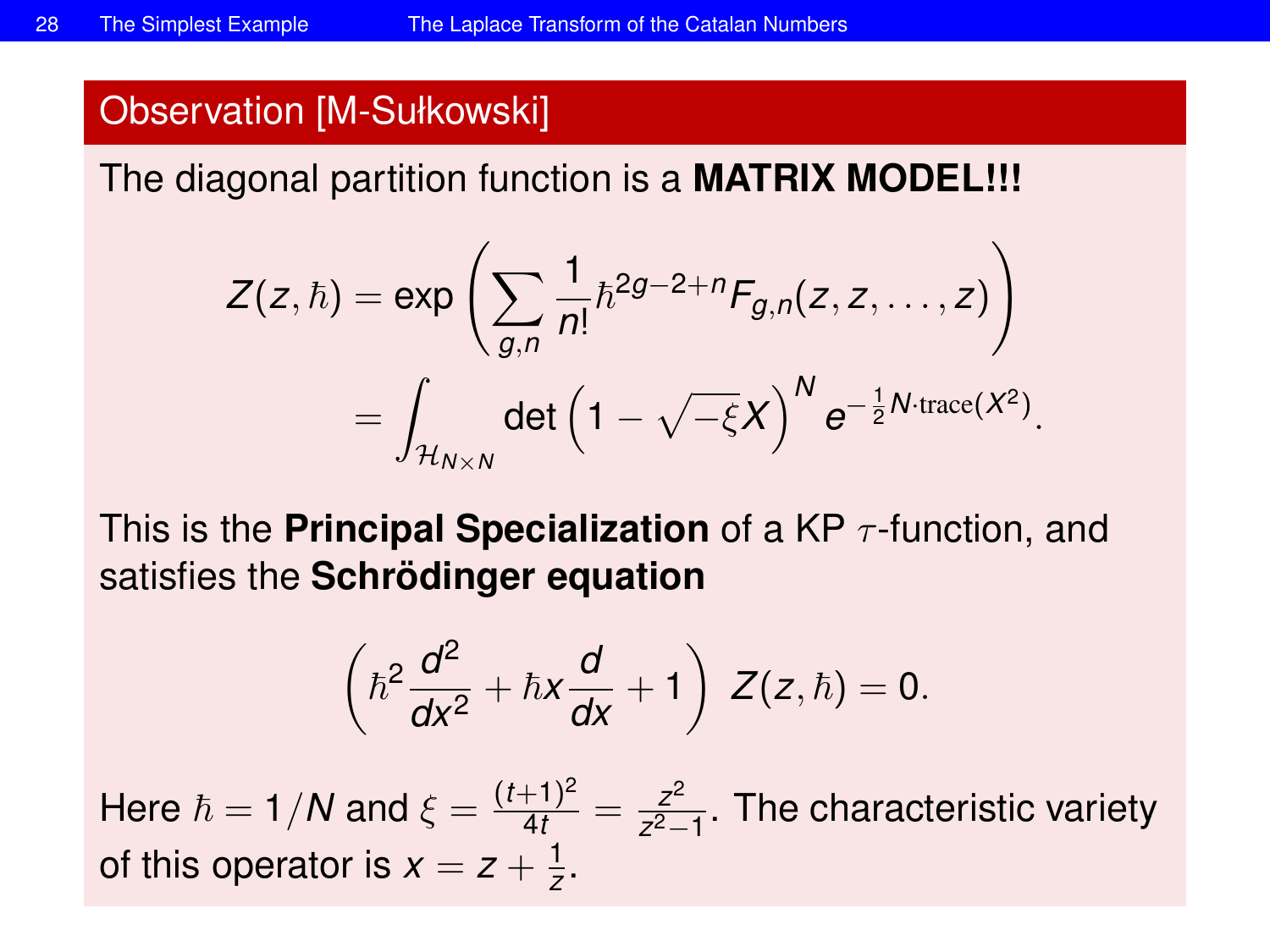# Single Hurwitz Numbers

 $H_{q,n}(\vec{\mu}) =$  the automorphism-weighted count of meromorphic functions *f* on a connected Riemann surface of genus *g* with *n* labeled poles of orders  $(\mu_1, \ldots, \mu_n)$ , such that *df* has unlabeled simple zeros.



## Theorem [Eynard-M-Safnuk, M-Zhang]

1 The Laplace transform of  $H_{q,n}(\vec{\mu})$  satisfies the Eynard-Orantin recursion (the Bouchard-Marino conjecture), which is the Laplace transform of the **cut-and-join** equation.

<span id="page-28-0"></span>2 The Lagrangian immersion is given by  $x = e^u = ze^{-z}$  and *y* = *z* with the tautological 1-form  $\eta = y \frac{dx}{x}$  $\frac{X}{X}$ .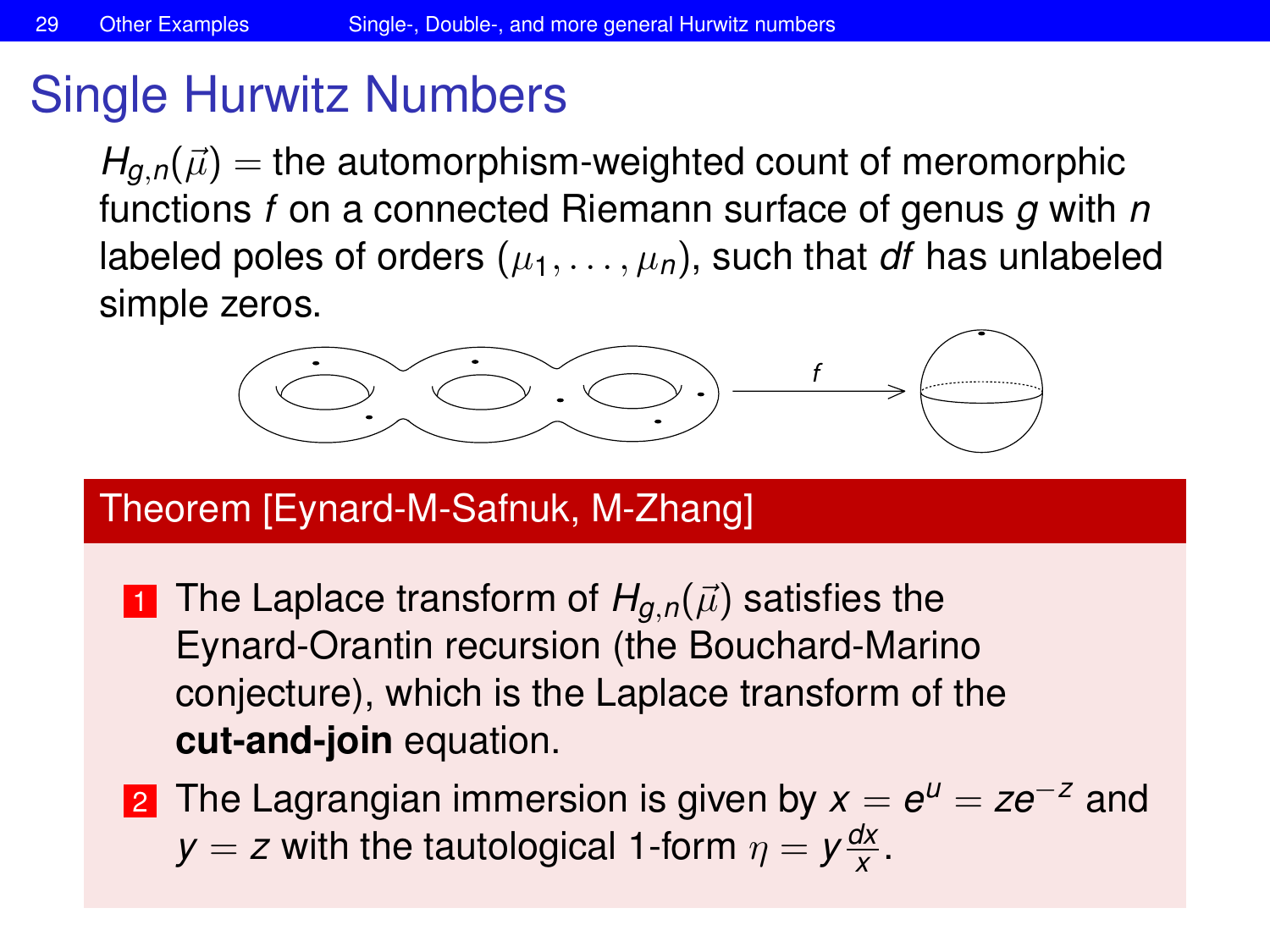#### Remark [M-Sułkowski]

The diagonal partition function  $Z(z, \hbar)$  for the single Hurwitz numbers is the principal specialization  $p_{j}=(x/\hbar)^{j}$  of a KP  $\tau$ -function.

### Theorem [J. Zhou]

The diagonal partition function satisfies

$$
\left(\hbar\frac{d}{du}-e^{u}e^{\hbar\frac{d}{du}}\right)Z(z,\hbar)=0.
$$

The characteristic variety of this difference equation is the Lagrangian immersion  $x = e^u = ze^{-z}$  and  $y = z$  in  $T^* \mathbb{C}^*$ .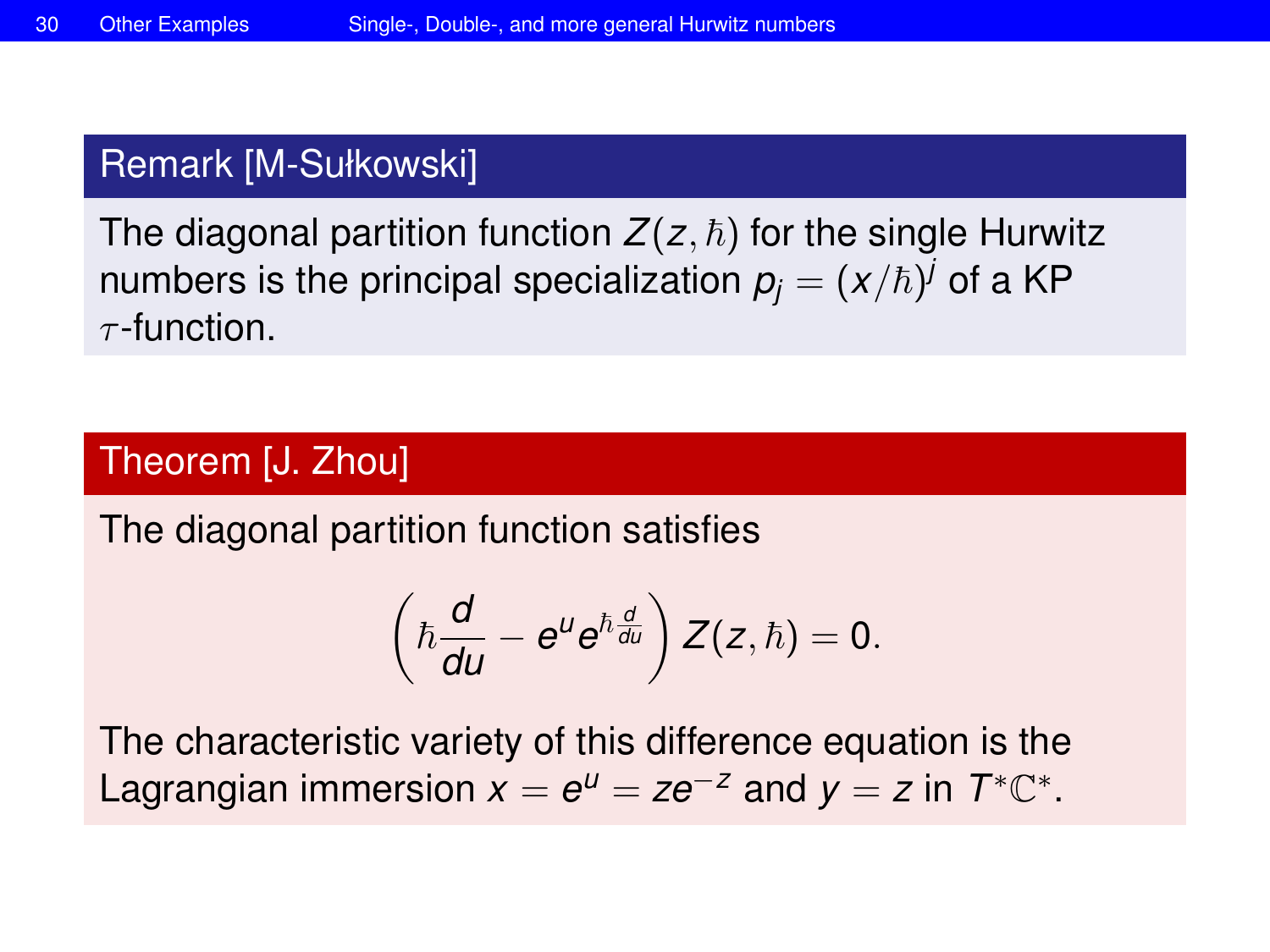# More General Orbifold Hurwitz Numbers

### Theorem [M-Shadrin-Spitz]

- **1** The diagonal partition function of the Laplace transform of the orbifold Hurwitz numbers is the principal specialization of a KP  $\tau$ -function.
- 2 It satisfies the Schrödinger-type equation, and the characteristic variety agrees with the spectral curve of the theory.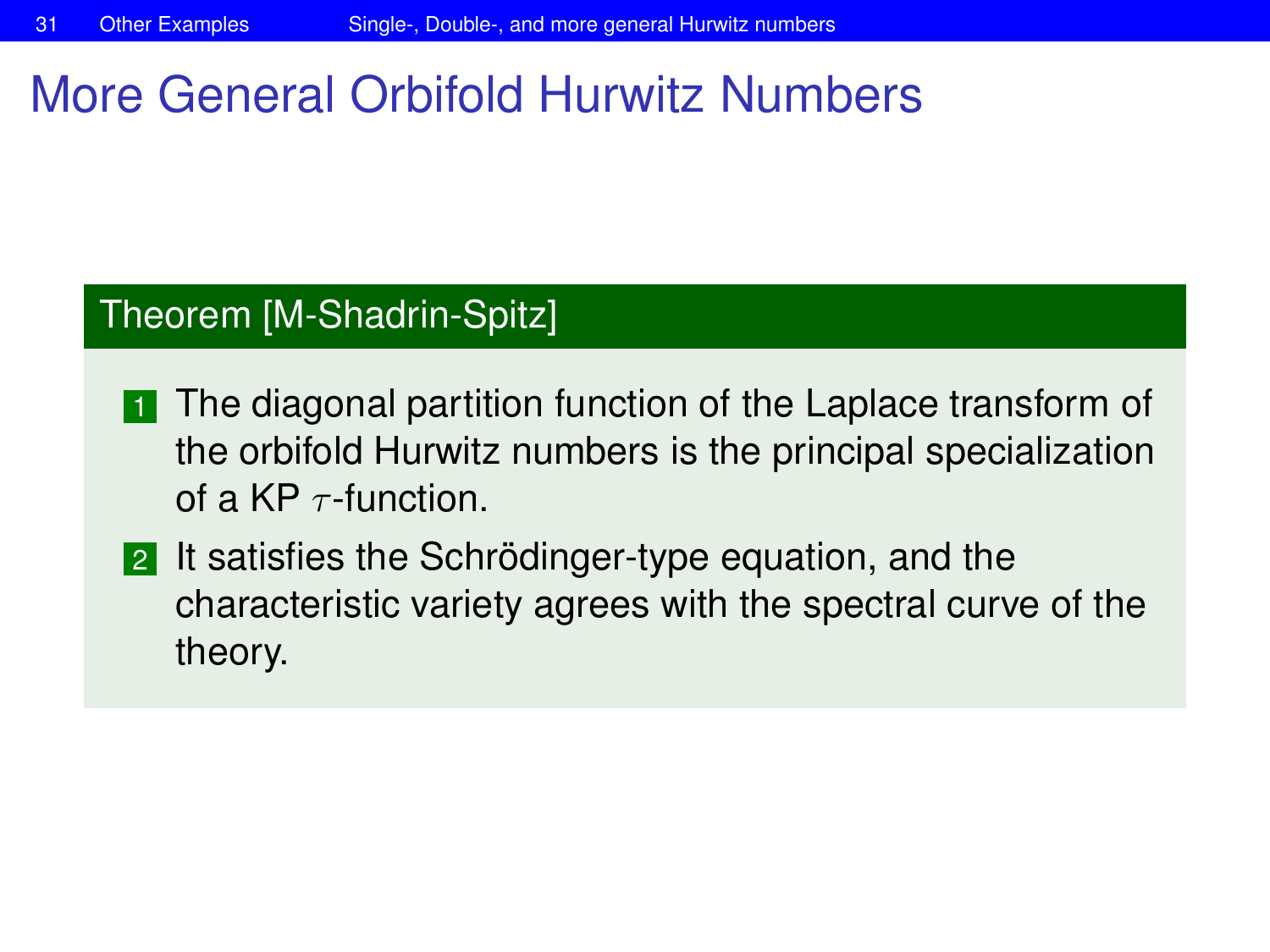Orbifold Hurwitz Numbers [Bouchard, Hernández-Serrano, Liu, M]

- 1 Let  $H_{q,n}(\vec{\mu}; r)$  be the automorphism-weighted count of meromorphic functions on a connected Riemann surface of genus g with *n* labeled poles of orders  $(\mu_1, \ldots, \mu_n)$  and *m* unlabeled zeros of a fixed degree *r* > 0, such that all other zeros of *df* are simple.
- 2 Define the Laplace transform

$$
F_{g,n}^{(r)}(x_1,\ldots,x_n)=\sum_{\vec{\mu}\in\mathbb{Z}_+^n}H_{g,n}(\vec{\mu};r)e^{-(\mu_1w_1+\cdots+\mu_nw_n)}.
$$

 $\boldsymbol{w}^{(r)}_{g,n} = d_1 \cdots d_n \mathit{F}^{(r)}_{g,n}$  satisfies the EO recursion with respect to the Lagrangian immersion

$$
\begin{cases} x = e^{-w} = ze^{-z^r} \\ y = z^r. \end{cases}
$$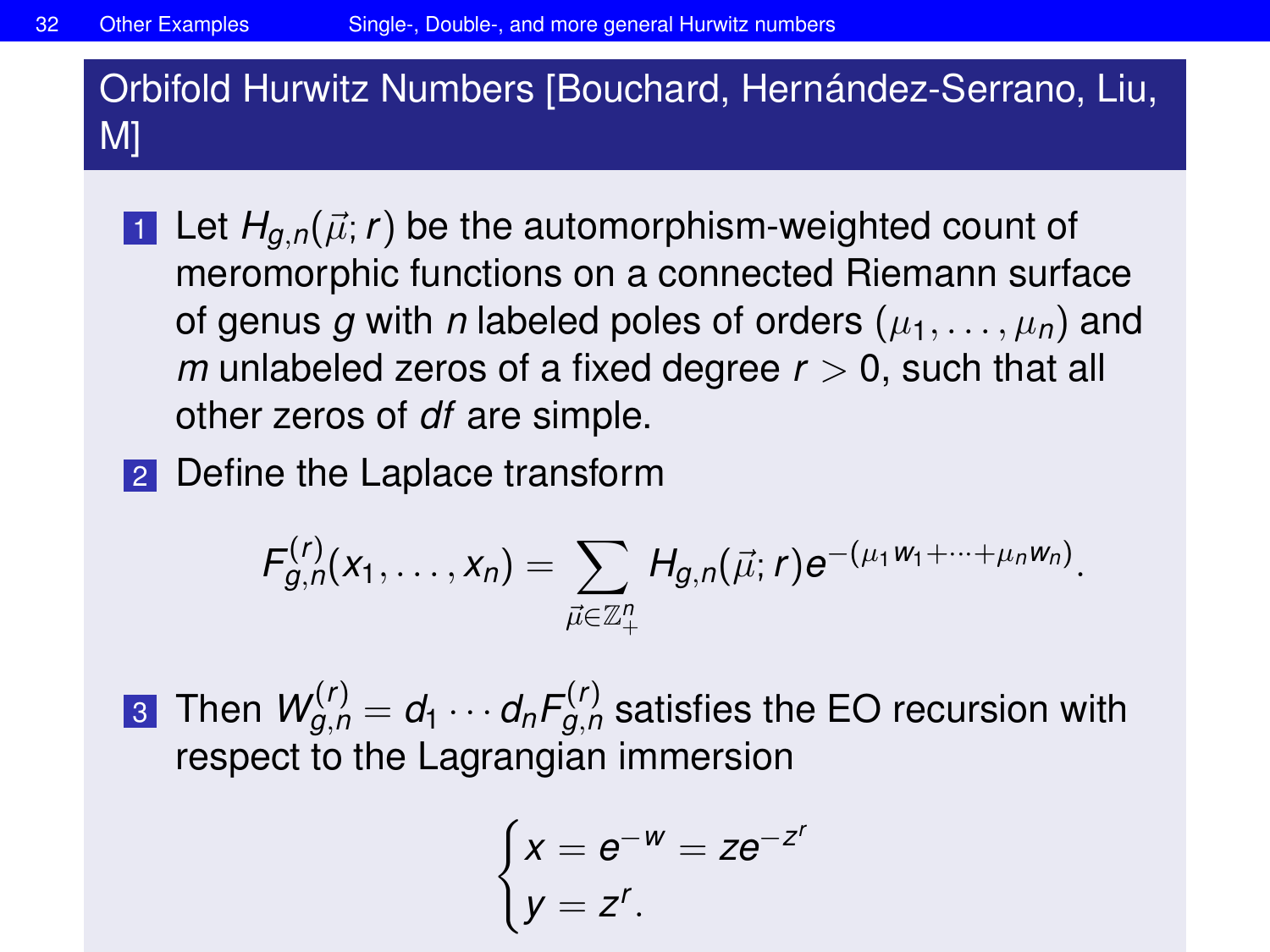#### Theorem [M-Shadrin-Spitz]

**1** The diagonal partition function is given by

$$
Z(x,\hbar)=\sum_{m=0}^{\infty}\frac{1}{r^mm!}\frac{x^{rm}}{\hbar^m}\exp\left[\hbar\,\frac{rm(rm-1)}{2}\right]
$$

from a KP  $\tau$ -function via principal specialization  $p_j = (x/\hbar)^j.$ 

2 The Schrödinger equation is given by

$$
\left(\hbar \frac{d}{dw}+e^{-\frac{r-1}{2}\hbar \frac{d}{dw}}\cdot e^{-rw}\cdot e^{\frac{r-1}{2}\hbar \frac{d}{dw}}\cdot e^{-rh \frac{d}{dw}}\right)Z(e^{-w},\hbar)=0.
$$

**3** The characteristic variety of the Schrödinger operator is

$$
x=e^{-w}=ze^{-z^r} \quad \text{and} \quad y=z^r.
$$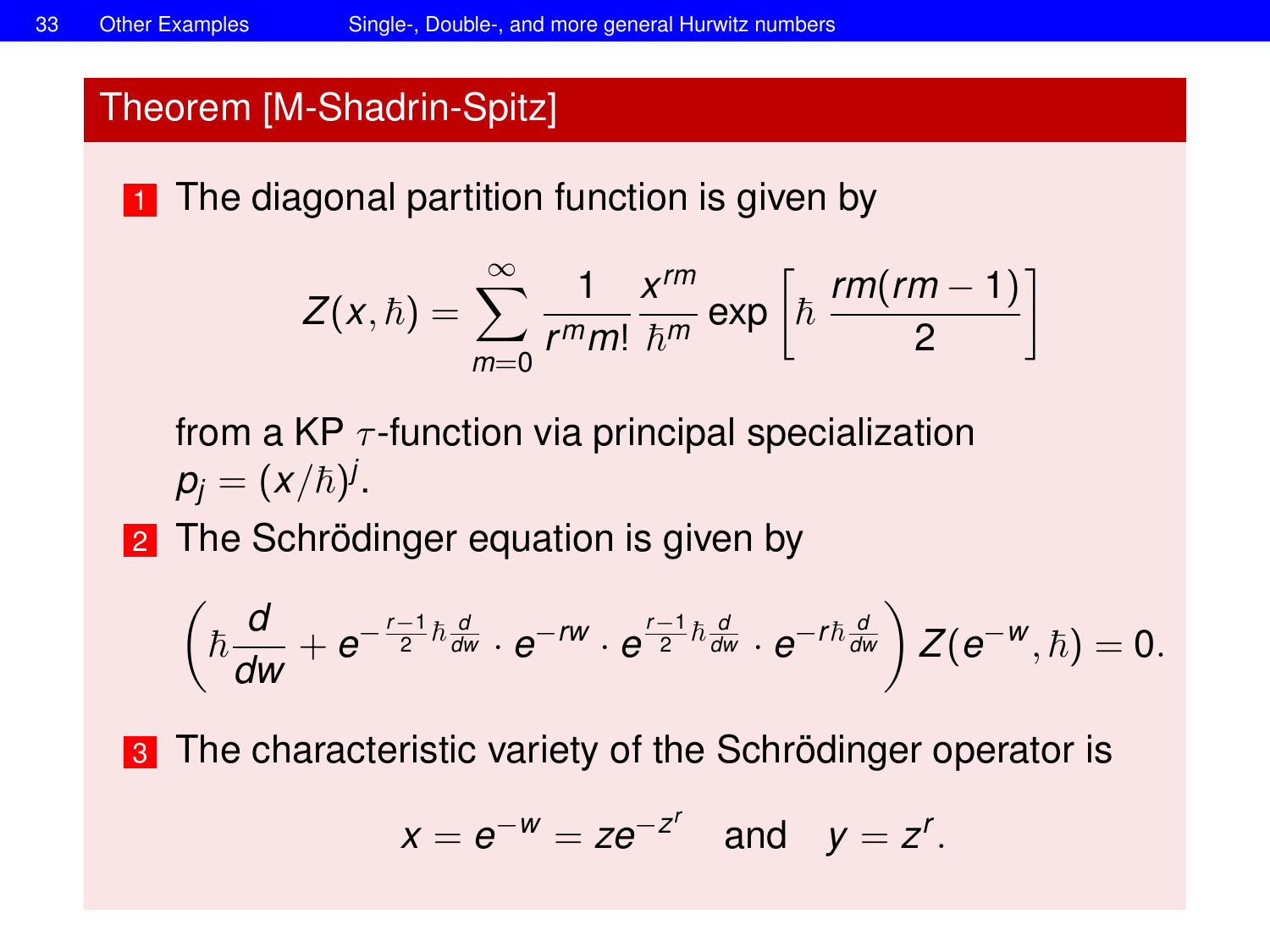# Conclusion. Mirror Symmetry  $=$  Laplace Transform

- The analysis technique of RMT is extremely useful in computing **Quantum Topological Invariants**, i.e., solving enumerative geometry problems.
- The topological recursion of Eynard-Orantin, originally discovered as the loop equation for the correlation functions of resolvents of random matrices, is the **Laplace transform** of the combinatorial equation that comes from the pair-of-pants decomposition.
- Spectral curve of the EO theory is the mirror symmetric dual of the  $q = 0$ ,  $n = 1$  quantum topological invariant.
- The characteristic variety of the Schrödinger equation for the partition function is the Lagrangian immersion determined by the Laplace transform of the  $q = 0, n = 1$ quantum topological invariant.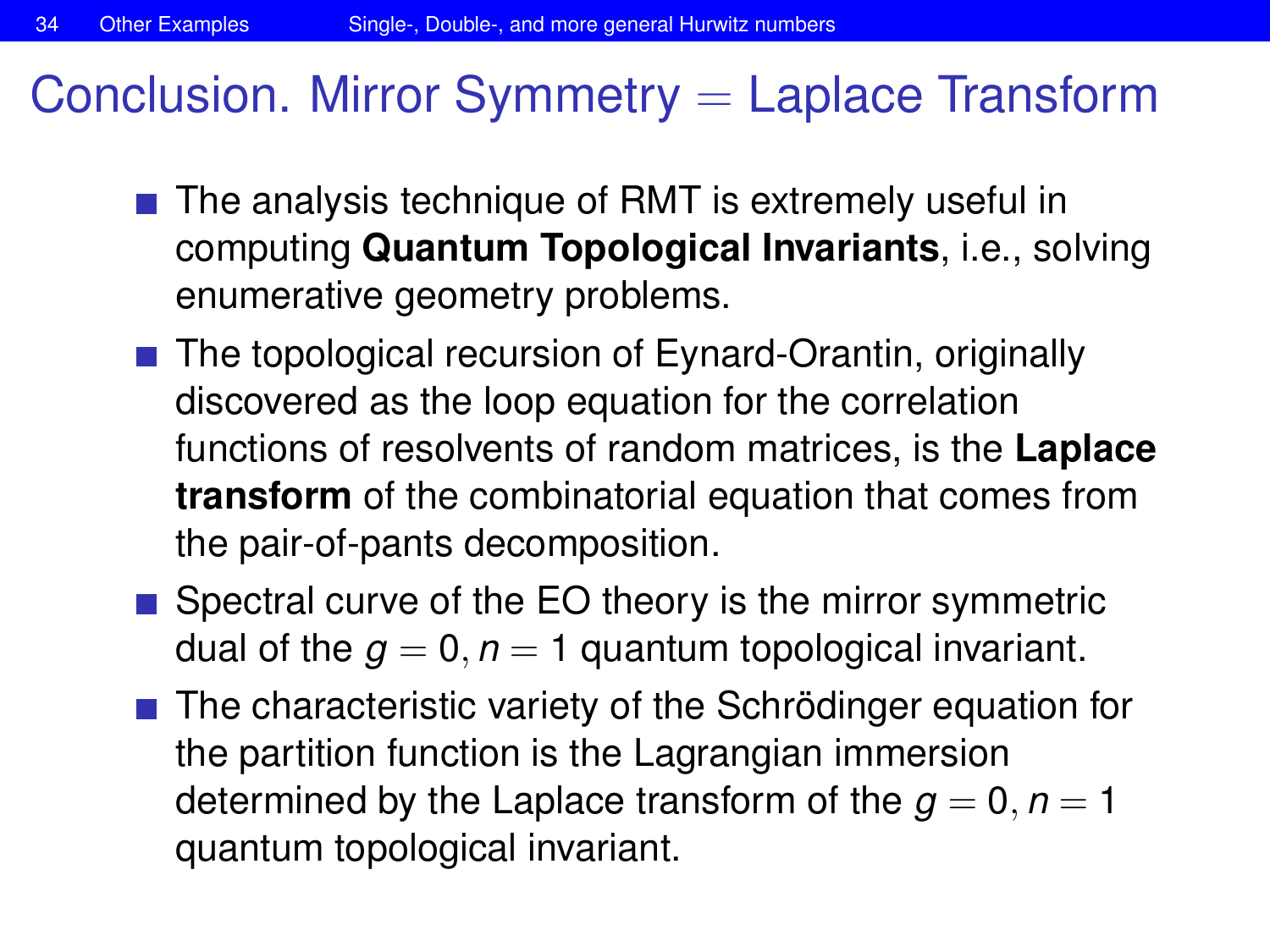# **Reference**

- 1 M.-Zhang: *Polynomial recursion formula for linear Hodge integrals*, Commun. Number Theory and Physics **4** (2010).
- 2 Chapman-M.-Safnuk: *The Kontsevich constants for the volume of the moduli of curves and topological recursion*, Commun. Number Theory and Physics **5** (2011).
- 3 Eynard-M.-Safnuk: *The Laplace transform of the cut-and-join equation and the Bouchard-Mariño conjecture on Hurwitz numbers*, Publ. Res. Inst. Math. Sci. **47** (2011).
- 4 M.-Penkava: *Topological recursion for the Poincaré polynomial of the combinatorial moduli space of curves*, Advances in Mathematics **230** (2012).
- 5 Dumitrescu-M.-Safnuk-Sorkin: *The spectral curve of the Eynard-Orantin recursion via the Laplace transform*, AMS Contemporary Mathematics **593** (2013).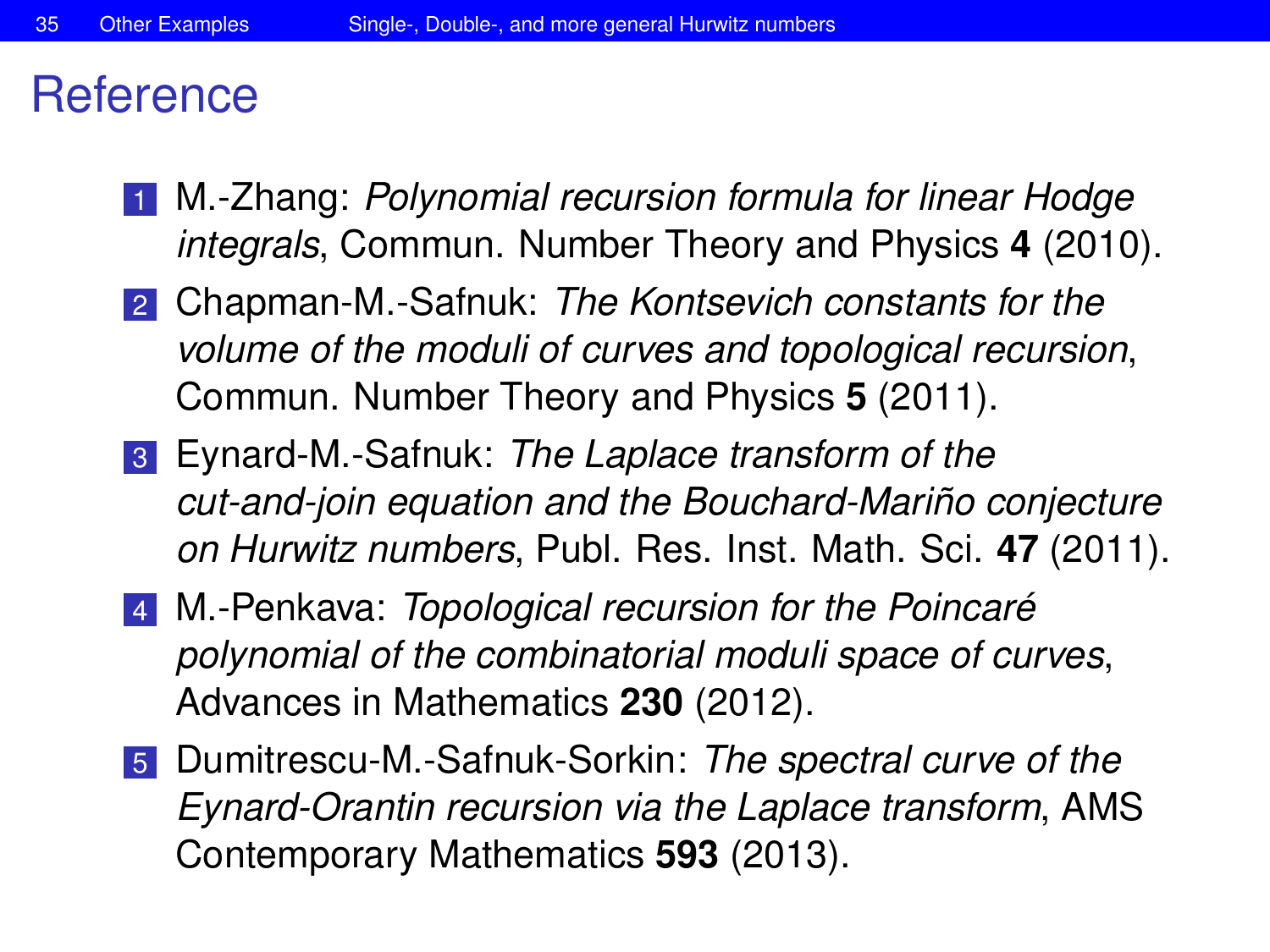# Forthcoming Papers

- Dumitrescu, Hernández Serrano, Kimura, and M.: *Topological recursion for Gromov-Witten invariants of the classifying space of a finite group*
- M. and Sułkowski: *Spectral curves and the Schrödinger equations for the Eynard-Orantin recursion*
- M., Shadrin, and Spitz: *The spectral curve and the Schrödinger equation of double Hurwitz numbers and higher spin structures*
- Bouchard, Hernández Serrano, Liu and M.: Mirror *symmetry of orbifold Hurwitz numbers*